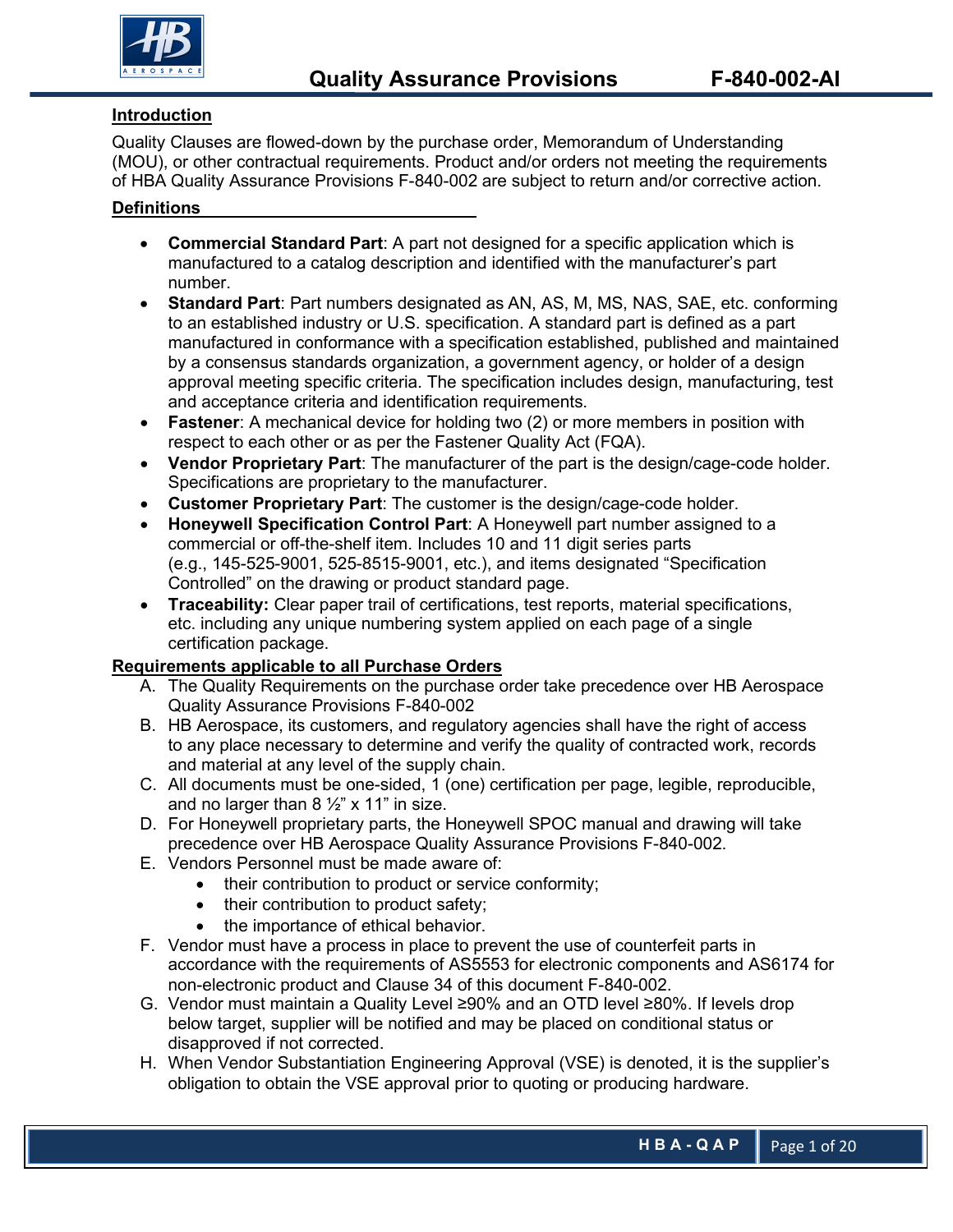

| <b>CODE</b> | <b>Conforms to Applicable Code if Indicated on Purchase Order</b>                                                                                                                                                                                                                                                                                                                                                                                                                                                                                                                                                                                                                                                                                                                                                                                                                                                                                                                                                                                                                                                                                                                                                                                                                                                                                                                                                                                                                                                                                                                                                                                                                                                                                                                             |  |  |  |
|-------------|-----------------------------------------------------------------------------------------------------------------------------------------------------------------------------------------------------------------------------------------------------------------------------------------------------------------------------------------------------------------------------------------------------------------------------------------------------------------------------------------------------------------------------------------------------------------------------------------------------------------------------------------------------------------------------------------------------------------------------------------------------------------------------------------------------------------------------------------------------------------------------------------------------------------------------------------------------------------------------------------------------------------------------------------------------------------------------------------------------------------------------------------------------------------------------------------------------------------------------------------------------------------------------------------------------------------------------------------------------------------------------------------------------------------------------------------------------------------------------------------------------------------------------------------------------------------------------------------------------------------------------------------------------------------------------------------------------------------------------------------------------------------------------------------------|--|--|--|
|             | <b>Certification of Conformance (C of C)</b><br>The supplier shall provide a manufacturer's Certification of Conformance with each<br>shipment. The manufacturer's certification must have a Quality Representative's or<br>an officer of the certifying companies' signature and date. The signature may be<br>electronic, manual, or physically signed and dated by an authorized company<br>representative as stated above.                                                                                                                                                                                                                                                                                                                                                                                                                                                                                                                                                                                                                                                                                                                                                                                                                                                                                                                                                                                                                                                                                                                                                                                                                                                                                                                                                                |  |  |  |
|             | Each manufacturer's lot in each shipment must be segregated and identified to<br>include quantity and lot number on each C of C to maintain lot traceability.<br>Documentation showing clear traceability for the part number ordered, up to and<br>including shipment to HB must be included for each lot in each shipment unless<br>otherwise noted on the applicable purchase order.                                                                                                                                                                                                                                                                                                                                                                                                                                                                                                                                                                                                                                                                                                                                                                                                                                                                                                                                                                                                                                                                                                                                                                                                                                                                                                                                                                                                       |  |  |  |
|             | All Certificates of Conformance shall include the following:<br>• Purchase Order Number.<br>• Part Number (as ordered on HB purchase order). Referenced part numbers are<br>not acceptable.<br>• Revision Level as noted on the HB purchase order. This is mandatory for any<br><b>Customer Proprietary Part number.</b><br>• Quantity (See details in above paragraph.)<br>• Manufacturer's name and part number (if applicable).<br>• Lot number.<br>• Serial number. (if applicable)<br>• A statement that the parts/materials conform to all applicable drawing and<br>specification requirements.<br>. If a part is considered ITAR based upon its "original design intent", then ITAR<br>category or ECCN is required for "Verification of Export Compliance". If the part is<br>considered dual use, then use the Commercial classification.<br>• Shelf life requirements must include manufacturing date and cure date (if<br>applicable).<br>• Distributors must also include a Certification of Conformance (DCC).<br>. Distributors shall certify to part number ordered on the Purchase Order.<br>• Distributors shall include all documents that indicate traceability (chain of<br>custody) to the original manufacturer for each lot in a shipment.<br>• Statement of Origin. Required format (i.e. Made in the USA)<br>If the shipment contains multiple manufactured lots, each lot shall be segregated<br>and identified to maintain traceability in the shipment.<br>All required documentation shall be completely legible, and reproducible. HB will<br>review documentation for compliance to requirements, legibility, and reproducibility<br>by electronic scanning and/or copying.<br>• Upon request, supplier shall provide Counterfeit Parts/Risk Mitigation plan. |  |  |  |
|             | • Supplier accepts requirements of the PERP. (Paperwork Error Reduction<br>Process)<br>• The right to invoke source inspection is at HBA discretion.                                                                                                                                                                                                                                                                                                                                                                                                                                                                                                                                                                                                                                                                                                                                                                                                                                                                                                                                                                                                                                                                                                                                                                                                                                                                                                                                                                                                                                                                                                                                                                                                                                          |  |  |  |
|             | Shipments that do not comply with requirements are subject to rejection, return,<br>and/or and formal corrective action.                                                                                                                                                                                                                                                                                                                                                                                                                                                                                                                                                                                                                                                                                                                                                                                                                                                                                                                                                                                                                                                                                                                                                                                                                                                                                                                                                                                                                                                                                                                                                                                                                                                                      |  |  |  |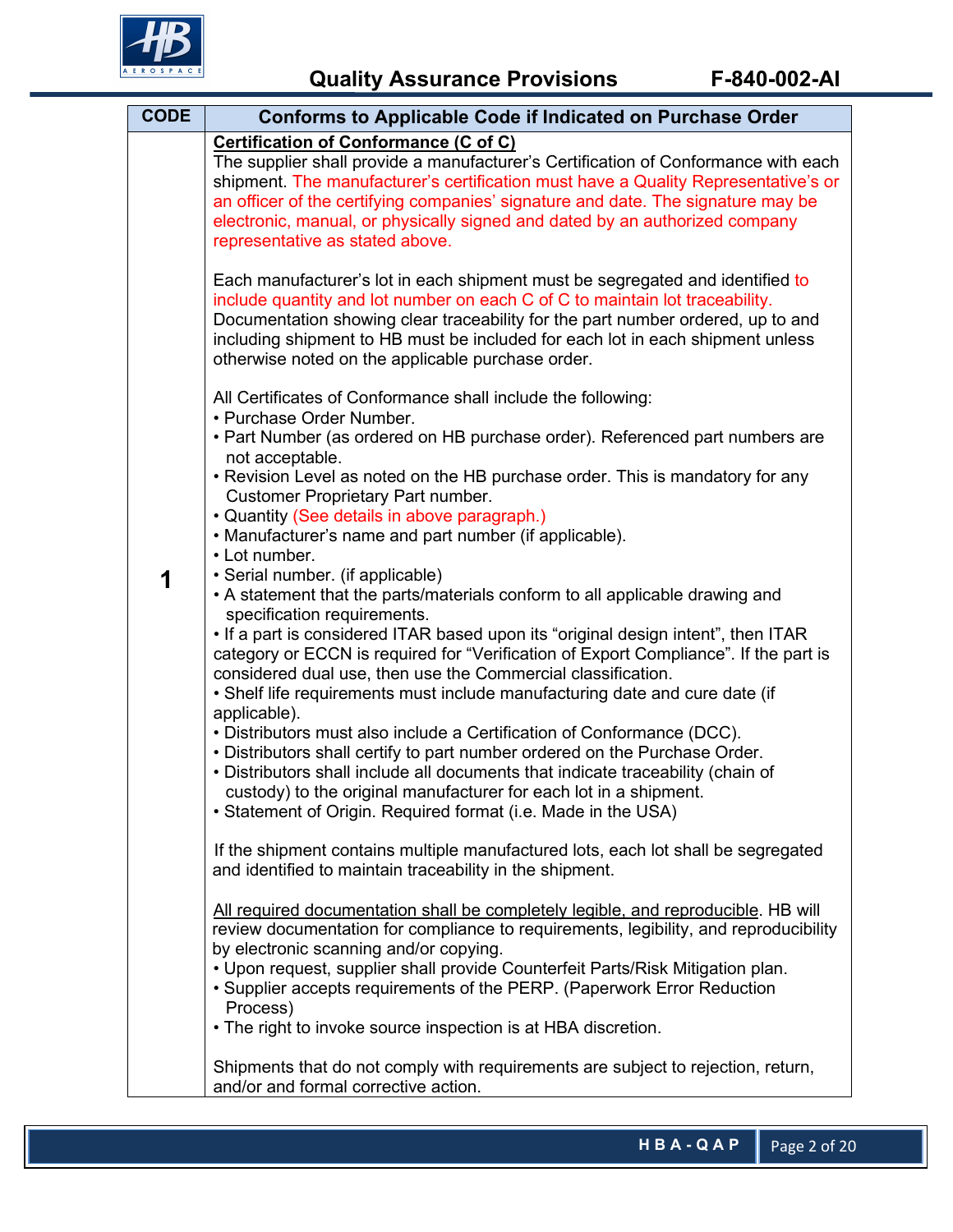

|             | DFAR 252.225-7009 Specialty Metals applies                                                                                                              |  |  |  |  |  |  |
|-------------|---------------------------------------------------------------------------------------------------------------------------------------------------------|--|--|--|--|--|--|
|             | Material on this purchase order must comply with DFAR 252.225.7009,                                                                                     |  |  |  |  |  |  |
| $\mathbf 2$ | Compliance Must include:                                                                                                                                |  |  |  |  |  |  |
|             | The above statement proving DFARS compliance per 252.225.7009, must                                                                                     |  |  |  |  |  |  |
|             | appear on the Certificate of Compliance or associated paperwork.                                                                                        |  |  |  |  |  |  |
|             | Certificate to the "Country of Melt"                                                                                                                    |  |  |  |  |  |  |
|             | Copy of original mill certificate to validate Country of Melt.<br>$\bullet$                                                                             |  |  |  |  |  |  |
|             | Reference:                                                                                                                                              |  |  |  |  |  |  |
|             | https://www.acquisition.gov/dfars/dfars-252220-thru-252226#P1025_56739                                                                                  |  |  |  |  |  |  |
|             | <b>Inspection Plans and Sampling Methodology</b>                                                                                                        |  |  |  |  |  |  |
|             | Acceptance of Customer Proprietary design parts must meet the Quality System                                                                            |  |  |  |  |  |  |
| 3           | Inspection and Sampling methodology of the design holder, identify the inspection                                                                       |  |  |  |  |  |  |
|             | requirements, and provide for recording of the results. All sampling plans for                                                                          |  |  |  |  |  |  |
|             | attributes, regardless of design, must be based on C=0 (reject on 1).                                                                                   |  |  |  |  |  |  |
|             | <b>Protection of Materials</b>                                                                                                                          |  |  |  |  |  |  |
|             | The supplier must ensure that all items are <b>packaged in "boxes"</b> to ensure that                                                                   |  |  |  |  |  |  |
|             | hardware is delivered to HB undamaged. The supplier will be responsible for                                                                             |  |  |  |  |  |  |
|             | repackaging at their expense if required. If there is damage due to inadequate                                                                          |  |  |  |  |  |  |
|             | packaging, the items shall be subject to rejection.                                                                                                     |  |  |  |  |  |  |
| 4           | Individual boxes/cartons shall not exceed 35 lbs. in weight.                                                                                            |  |  |  |  |  |  |
|             | Boxes / cartons are required to have Single-Wall "Bursting Strength" of at                                                                              |  |  |  |  |  |  |
|             | least 200 pounds per square inch.                                                                                                                       |  |  |  |  |  |  |
|             | Product must also be protected against corrosion, rust or any elements<br>which may cause a visual rejection or product failure.                        |  |  |  |  |  |  |
|             | Silver plated parts or parts/assemblies containing silver components shall<br>$\bullet$                                                                 |  |  |  |  |  |  |
|             | be protected from sulfur-laden fumes, or other sources that cause tarnish.                                                                              |  |  |  |  |  |  |
|             | Electrostatic Discharge (ESD) product must be protected in ESD<br>٠                                                                                     |  |  |  |  |  |  |
|             | packaging.                                                                                                                                              |  |  |  |  |  |  |
|             | <b>Thread Protection and Bearing Surface Finish Protection</b>                                                                                          |  |  |  |  |  |  |
|             | Threads to be sleeved at manufacturers discretion as necessary to                                                                                       |  |  |  |  |  |  |
|             | prevent damage.                                                                                                                                         |  |  |  |  |  |  |
| 5           | Any Bearing surfaces of hardware with a finish of 125 RMS or finer,                                                                                     |  |  |  |  |  |  |
|             | specifically bolts, are to be sleeved or covered with polyethylene netting to<br>prevent dings, nicks or scratching of precision ground surfaces during |  |  |  |  |  |  |
|             | transport, delivery and handling.                                                                                                                       |  |  |  |  |  |  |
|             | All hardware with a diameter of .375" or greater and 125 RMS finish                                                                                     |  |  |  |  |  |  |
|             | or finer, are to be sleeved and covered with polyethylene netting to                                                                                    |  |  |  |  |  |  |
|             | prevent dings, nicks or scratching or any other non-ratable discontinuity,                                                                              |  |  |  |  |  |  |
|             | of the precision ground surfaces during transport, delivery and handling.                                                                               |  |  |  |  |  |  |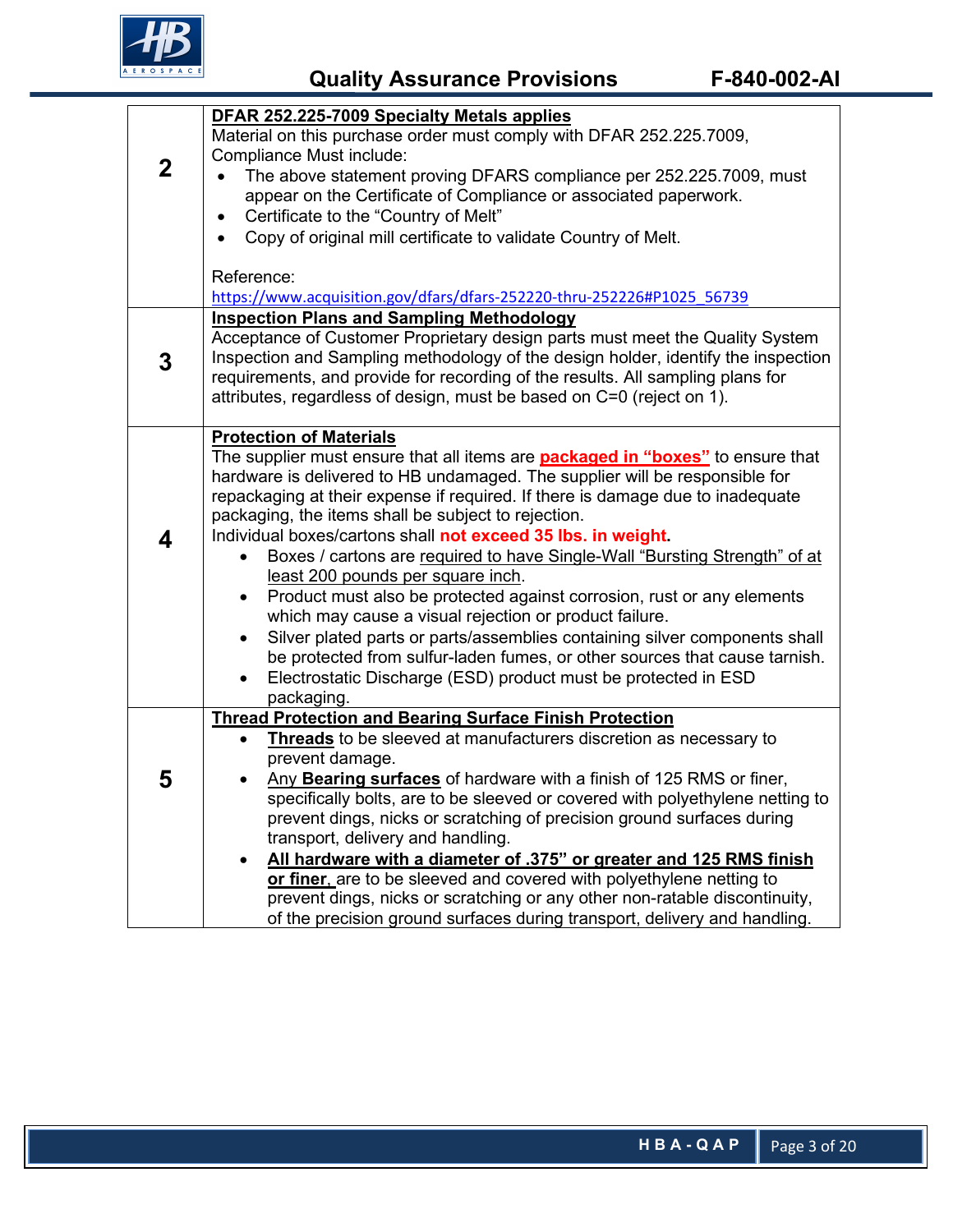

|                                                                                                    | O-Rings/Packings/Rubber Products/Age Sensitive Products                                                                                                                                   |  |  |  |  |  |
|----------------------------------------------------------------------------------------------------|-------------------------------------------------------------------------------------------------------------------------------------------------------------------------------------------|--|--|--|--|--|
|                                                                                                    | A test report in accordance with the material or product specification is required                                                                                                        |  |  |  |  |  |
|                                                                                                    | with each shipment.                                                                                                                                                                       |  |  |  |  |  |
| • Certifications must include the batch number, cure date, manufacture date<br>and expiration date |                                                                                                                                                                                           |  |  |  |  |  |
|                                                                                                    | (Example: 4Q01 format only).                                                                                                                                                              |  |  |  |  |  |
|                                                                                                    | • Test reports must show actual values as required by the specification.                                                                                                                  |  |  |  |  |  |
| 6                                                                                                  | Not more than Fifteen (15) percent of the shelf life or Twelve (12)<br>quarters, whichever is less, may have expired prior to shipment to HB.                                             |  |  |  |  |  |
|                                                                                                    | All lots must be segregated and identified to maintain batch and cure date<br>$\bullet$<br>traceability.                                                                                  |  |  |  |  |  |
|                                                                                                    | • All Distributers must also include a Certificate of Conformance (DCC).                                                                                                                  |  |  |  |  |  |
|                                                                                                    | Distributers shall include all documents that include full traceability (chain<br>of custody) to the original manufacturer for each lot in a shipment.                                    |  |  |  |  |  |
|                                                                                                    | For rubber products other than O-Rings and Packings (seals, gaskets, etc.), a<br>Material Certification with batch number and cure date is required if a Test Report<br>is not available. |  |  |  |  |  |
|                                                                                                    | The preceding requirements applies to all age sensitive products.                                                                                                                         |  |  |  |  |  |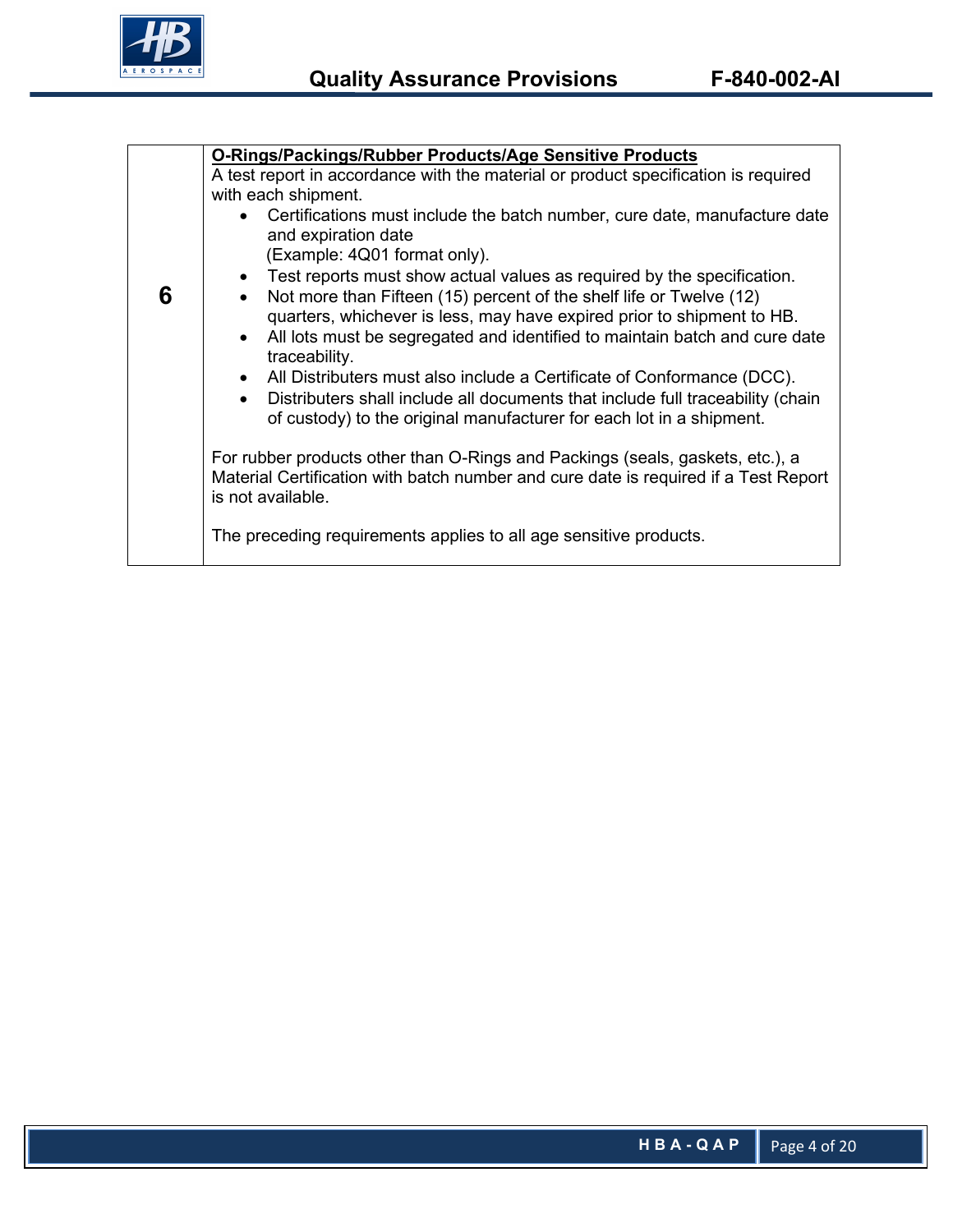

|   | <b>Material, Physical/Chemical Certifications</b>                                      |  |  |  |  |  |
|---|----------------------------------------------------------------------------------------|--|--|--|--|--|
|   | Supplier shall provide material, physical and chemical certifications with actual      |  |  |  |  |  |
|   | physical and/or chemical results with each shipment as required by the                 |  |  |  |  |  |
|   | specification. The certifications must meet the following requirements:                |  |  |  |  |  |
|   | Be on company letterhead.                                                              |  |  |  |  |  |
|   | Contain signature and title of an authorized quality representative.<br>$\bullet$      |  |  |  |  |  |
|   | Include specification(s) and revision level(s) used to produce the order.<br>$\bullet$ |  |  |  |  |  |
|   | Certify in accordance with applicable purchase order, contract, drawing<br>$\bullet$   |  |  |  |  |  |
|   | and specifications requirements.                                                       |  |  |  |  |  |
|   | In addition to the above:                                                              |  |  |  |  |  |
|   | If the shipment contains multiple processed lots within each manufactured              |  |  |  |  |  |
|   | lot, each processed lot must be segregated and identified to maintain                  |  |  |  |  |  |
|   | complete traceability in each shipment. For instance, a shipment                       |  |  |  |  |  |
| 7 | containing two heat-treated lots, each heat-treated lot shall be segregated            |  |  |  |  |  |
|   | and identified to maintain traceability in the shipment.                               |  |  |  |  |  |
|   | Certifications may be on same page as Manufacturer's C of C if<br>$\bullet$            |  |  |  |  |  |
|   | appropriate for the Manufacturer's procedures.                                         |  |  |  |  |  |
|   | Note 1: Certifications shall be made available within 48 hours of specific request.    |  |  |  |  |  |
|   | Note 2: Material certifications may be substituted in lieu of a test report if the     |  |  |  |  |  |
|   | product is non-metallic. Material certifications submitted in lieu of test             |  |  |  |  |  |
|   | reports shall contain the batch number and cure date.                                  |  |  |  |  |  |
|   | <b>Special Processes</b>                                                               |  |  |  |  |  |
|   | Certification for special processes, such as heat-treating, chemical processing,       |  |  |  |  |  |
|   | plating, etc., shall be submitted with each shipment. Certifications may be            |  |  |  |  |  |
|   | transcribed to the Manufacturer Test Report or Manufacturer C of C for parts           |  |  |  |  |  |
|   | processed internally, or a Processor's certification may be included.                  |  |  |  |  |  |
|   | If product is a customer proprietary item, processes shall be performed by an          |  |  |  |  |  |
|   | approved supplier(s) when required by the OEM design activity/Cage Code                |  |  |  |  |  |
|   | holder and the processor's certification must be included.                             |  |  |  |  |  |
| 8 | A list of approved process suppliers for other OEM's is available from the             |  |  |  |  |  |
|   | HB Aerospace Buyer or Supplier Quality representative. Approved sources and            |  |  |  |  |  |
|   | specifications shall be evaluated during contract review and prior to release for      |  |  |  |  |  |
|   | production.                                                                            |  |  |  |  |  |
|   | All process certification(s) shall be completely legible, and reproducible.            |  |  |  |  |  |
|   | HB Aerospace will review documentation for compliance to requirements,                 |  |  |  |  |  |
|   | legibility, and reproducibility by electronic scanning and/or copying.                 |  |  |  |  |  |
|   | The APSL requirement does not apply to standard or commercial standard items,          |  |  |  |  |  |
|   | however, the process certification/transcription is required.                          |  |  |  |  |  |
|   |                                                                                        |  |  |  |  |  |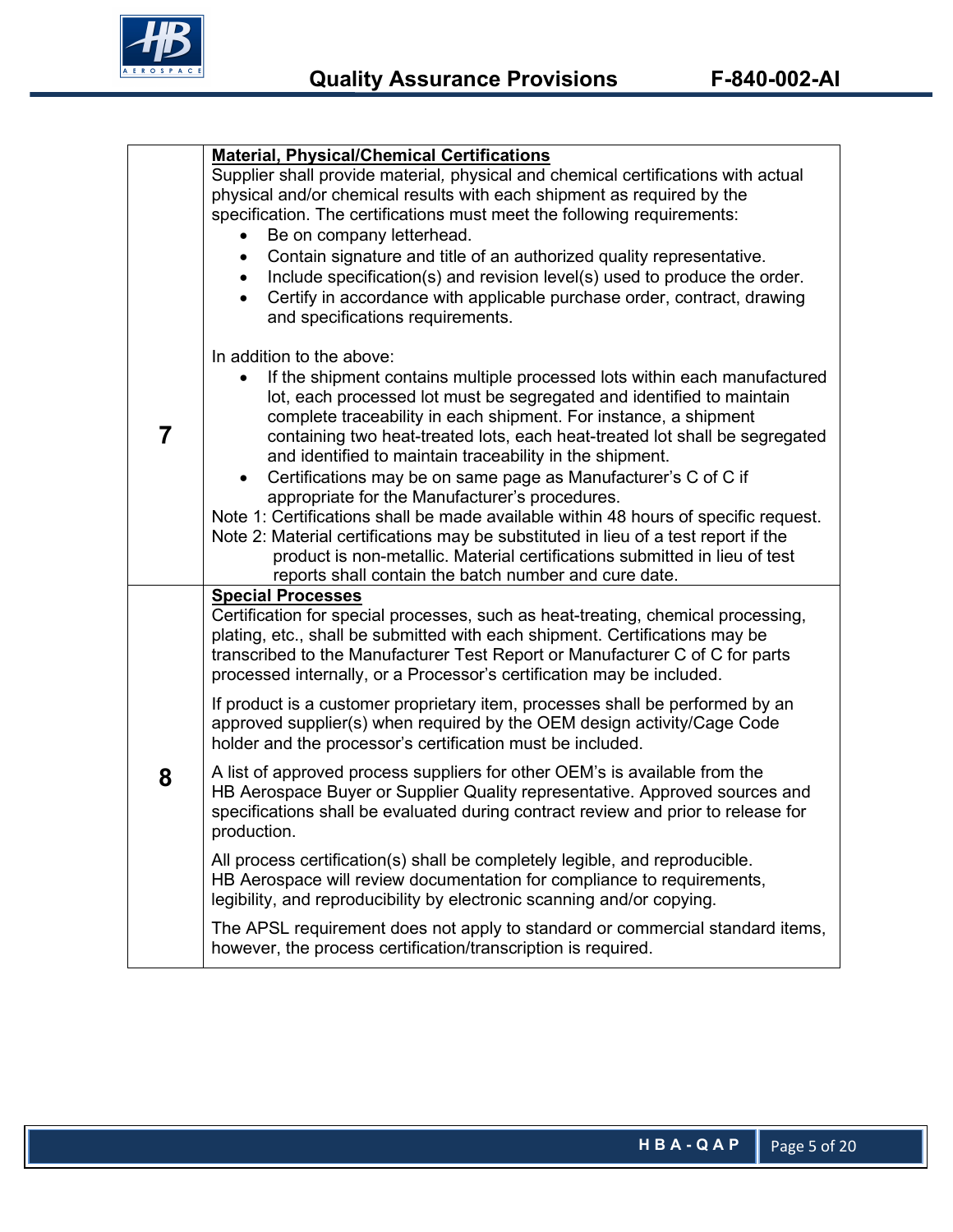

|   | <b>First Article Inspection Report (FAIR) for Customer Proprietary Parts</b><br>A FAIR shall be submitted to HB Aerospace Quality with the initial shipment and<br>as per rules for each OEM quality requirement (ref. Table I) and using AS9102<br>format unless otherwise noted below. All AS9102 Forms are required. The FAIR<br>shall be on file at the supplier's facility and available upon request. |  |  |  |  |
|---|-------------------------------------------------------------------------------------------------------------------------------------------------------------------------------------------------------------------------------------------------------------------------------------------------------------------------------------------------------------------------------------------------------------|--|--|--|--|
| 9 | A FAIR is also required if there has been a:<br>• Tooling change<br>Drawing change (FAIR documenting attribute and/or notes changed)<br>Drawing changes which have no effect on product must be documented<br>$\bullet$<br>on a new FAIR stating "no effect".                                                                                                                                               |  |  |  |  |
|   | Change in the manufacture/production location.<br>The following information is required on the FAIR:<br><b>Supplier Name</b><br><b>Supplier Code</b><br>$\bullet$<br><b>Part Number</b><br>$\bullet$<br>• Latest Revision                                                                                                                                                                                   |  |  |  |  |
|   | <b>Purchase Order Number</b><br>$\bullet$<br><b>Inspector Name/Stamp</b><br>٠<br><b>FAIR Date</b><br>$\bullet$<br><b>Blueprint Zones</b><br>$\bullet$<br>All Blueprint characteristics with supporting drawing "Bubble Chart"<br>$\bullet$                                                                                                                                                                  |  |  |  |  |
|   | All Blueprint Notes (If a note does not apply, identify the note on the FAIR<br>as N/A)<br>Note 1:<br>Customer Proprietary Part Numbers require compliance to that Customer's<br>Quality System Standard Requirements for FAIR (e.g. documentation, format and<br>frequency). Customer Proprietary CAGE Codes may require First Articles (refer to<br>TABLE I).                                             |  |  |  |  |
|   | The table below represents examples of Customer Proprietary Cage Codes which<br>require compliance to Customer's Quality System's Standards for First Article.<br>Additional Customer Proprietary CAGE Codes may exist, requiring First Articles<br>and HB Aerospace should be contacted as necessary, to ensure compliance to<br>that Customer's System Standard Requirements.                             |  |  |  |  |
|   | Note 2:<br>Collins Aerospace requires FAIR format per AS/EN/SJAC9102/ASQR-01.<br>Contact HB Aerospace for report template instructions or training if required.                                                                                                                                                                                                                                             |  |  |  |  |
|   | Note 3:<br>Honeywell Proprietary parts DO require a copy of the FAIR to be sent with the<br>initial shipment and then as per SPOC 124 Events Table. Reference QAP 33<br>Clause "R" (SPOC 124) for Honeywell Proprietary part's requirements and timing.                                                                                                                                                     |  |  |  |  |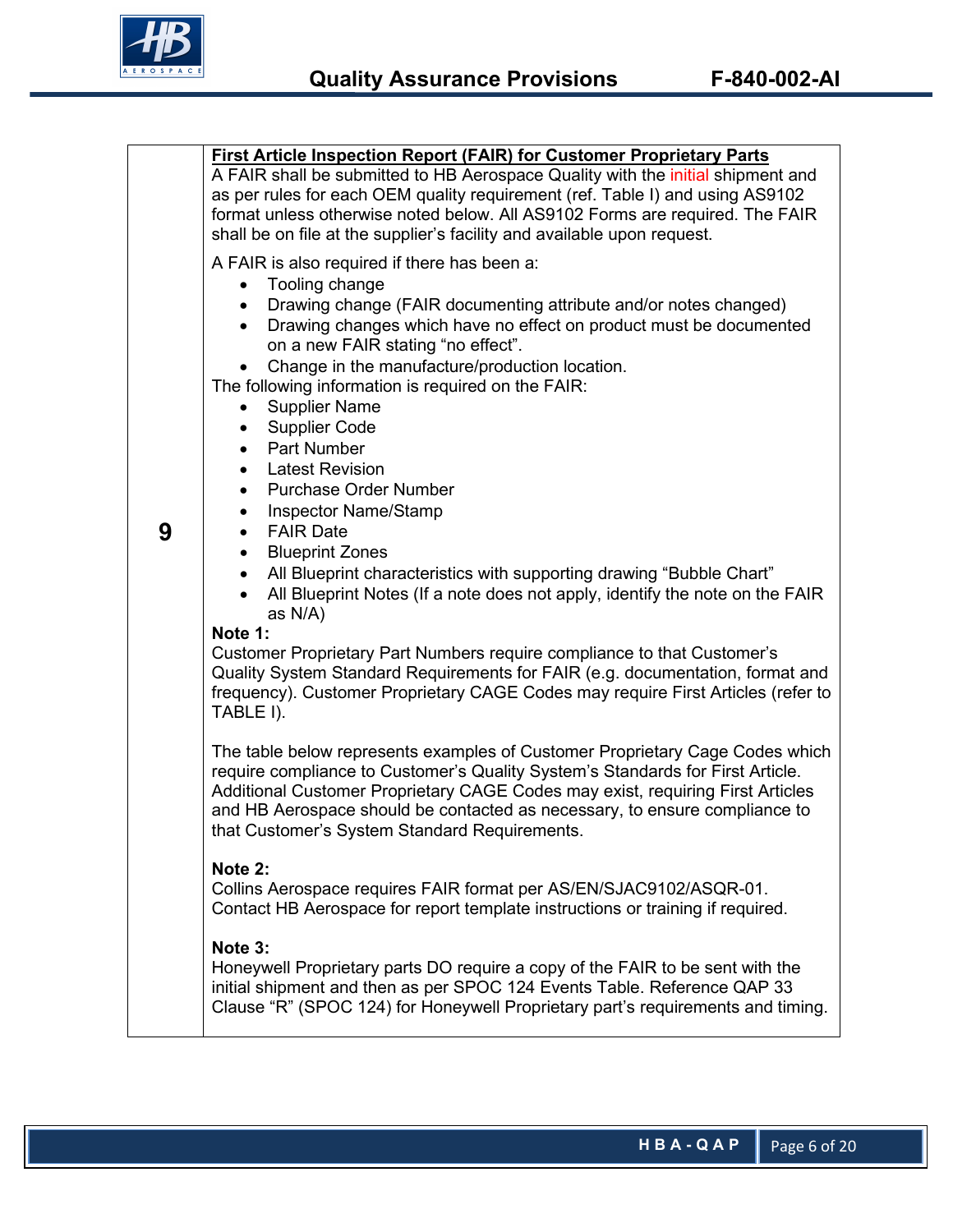

| <b>CAGE</b> | Design Holder                         | <b>Standard</b>  | Cage  | Design Holder            | <b>Standard</b>  |
|-------------|---------------------------------------|------------------|-------|--------------------------|------------------|
| 25472       | Collins                               | ASQR-01          | 24446 | <b>General Electric</b>  | ASQR-01          |
|             | Aerospace                             |                  |       | Company                  |                  |
| 03481       | Collins                               | ASQR-01          | 73030 | Hamilton                 | $ASQR - 01$      |
|             | Aerospace                             |                  |       | <b>Sundstrand Corp</b>   |                  |
| 92092       | Collins                               | ASQR-01          | 00198 | <b>Pratt and Whitney</b> | $ASQR - 01$      |
|             | Aerospace                             |                  |       | Canada Inc               |                  |
| 71379       | Cessna Aircraft                       | <b>CQRS</b>      | 77445 | United                   | $ASQR - 01$      |
|             | Company                               |                  |       | <b>Technologies Corp</b> |                  |
| 99207       | <b>General Electric</b><br>S-1002     |                  | 61858 | United                   | $ASQR - 01$      |
|             | Company                               |                  |       | <b>Technologies Corp</b> |                  |
| 07482       | <b>General Electric</b><br>$S - 1002$ |                  | 51563 | <b>ROHR</b>              | QA 111           |
|             | Company                               |                  |       | Incorporated             |                  |
| 76301       | <b>Boeing</b>                         | D <sub>590</sub> | 81205 | <b>Boeing</b>            | D <sub>590</sub> |

|    | Notification, Containment, and Corrective Action of Discrepant Orders                                                                            |  |  |  |  |  |
|----|--------------------------------------------------------------------------------------------------------------------------------------------------|--|--|--|--|--|
|    | 1. The supplier shall provide prompt written notification to HB Aerospace at                                                                     |  |  |  |  |  |
|    | quality@hbaerospace.com when nonconforming products or processes are                                                                             |  |  |  |  |  |
|    | discovered to have shipped. Notification shall include:                                                                                          |  |  |  |  |  |
|    | <b>Part Numbers</b>                                                                                                                              |  |  |  |  |  |
|    | Traceability (lot, serial, and manufacturer-numbers)                                                                                             |  |  |  |  |  |
|    | Ship dates<br>$\bullet$                                                                                                                          |  |  |  |  |  |
|    | Quantities                                                                                                                                       |  |  |  |  |  |
|    | Purchase Order number                                                                                                                            |  |  |  |  |  |
|    | Description of the nonconformance.                                                                                                               |  |  |  |  |  |
|    | 2. Upon e-mail notification to HB Aerospace the supplier shall:                                                                                  |  |  |  |  |  |
|    | Call the HB Quality Director to confirm e-mail notification. (480) 988-2600                                                                      |  |  |  |  |  |
|    | Complete containment activity within 48 hours.                                                                                                   |  |  |  |  |  |
| 10 | Return as per instructions.                                                                                                                      |  |  |  |  |  |
|    |                                                                                                                                                  |  |  |  |  |  |
|    | 3. When formal corrective action is requested by HB:                                                                                             |  |  |  |  |  |
|    | Enter containment in the CAR within 48 hours.                                                                                                    |  |  |  |  |  |
|    | • Submit a formal corrective action response by the specified due date.<br>Extensions shall be requested on or before the due date.<br>$\bullet$ |  |  |  |  |  |
|    |                                                                                                                                                  |  |  |  |  |  |
|    | 4. When a shipment is received without the required documentation:                                                                               |  |  |  |  |  |
|    | Corrected documents shall be submitted within 48 hours of specific                                                                               |  |  |  |  |  |
|    | request.                                                                                                                                         |  |  |  |  |  |
|    | Failure to submit required documentation within 48 hours may result in a                                                                         |  |  |  |  |  |
|    | formal rejection and/or corrective action.                                                                                                       |  |  |  |  |  |
|    | Shipment is subject to return within 30 days if documents are not                                                                                |  |  |  |  |  |
|    | corrected.                                                                                                                                       |  |  |  |  |  |
|    |                                                                                                                                                  |  |  |  |  |  |
|    | In the event that the supplier has determined that HB has rejected material in                                                                   |  |  |  |  |  |
|    | error, the supplier shall request a Rejection Responsibility Reversal Request                                                                    |  |  |  |  |  |
|    | (RRRR) to the HB Buyer who will coordinate RRRR approval with HB Quality.                                                                        |  |  |  |  |  |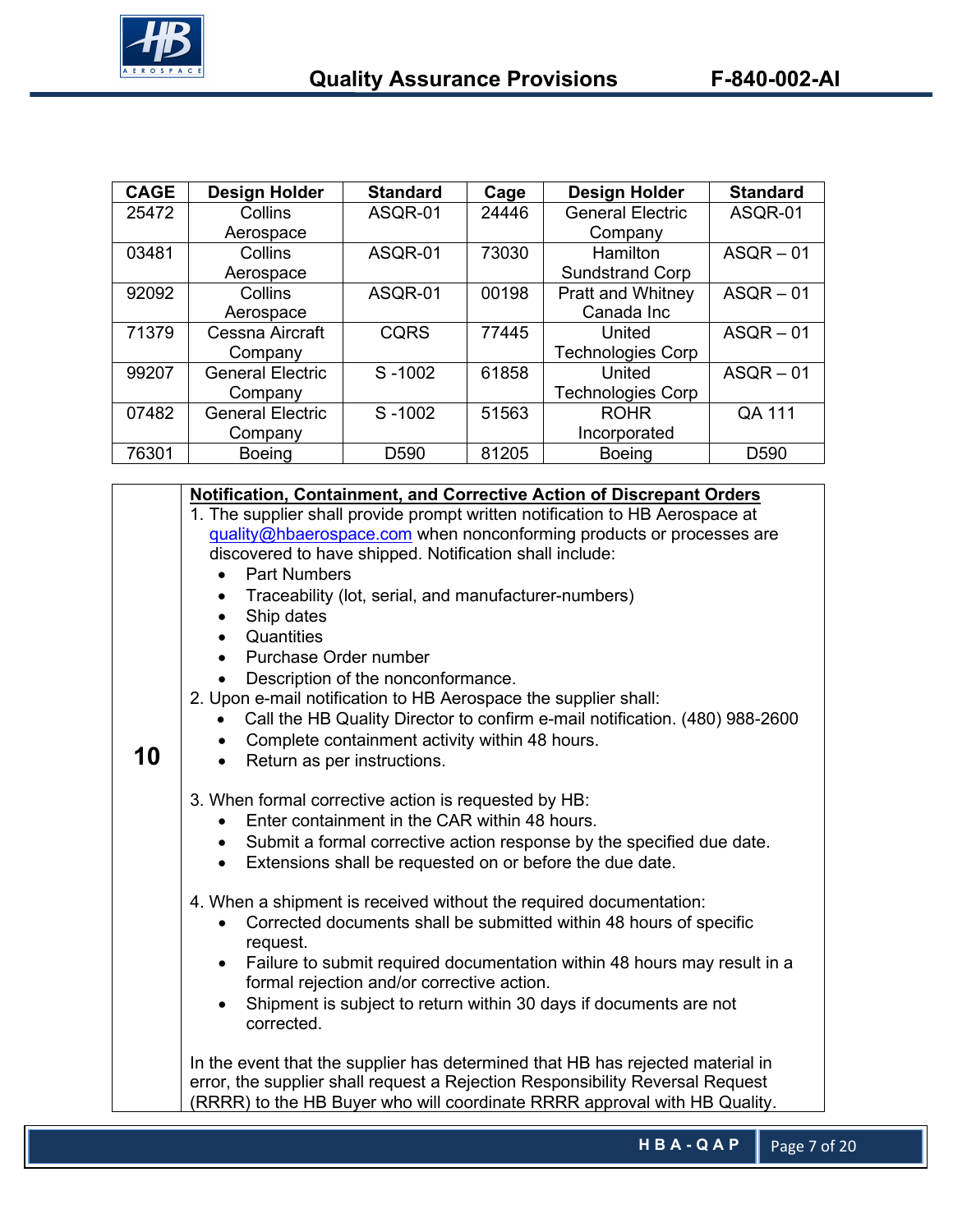

 **Quality Assurance Provisions F-840-002-AI**

|    | <b>Lab Certified Source (LCS) Requirements</b>                                                                                                                    |  |  |  |  |
|----|-------------------------------------------------------------------------------------------------------------------------------------------------------------------|--|--|--|--|
|    | Supplier to certify hardware as tested to current Pratt & Whitney (P&W) LCS                                                                                       |  |  |  |  |
| 11 | Materials Control Laboratory Manual requirements, including Section F-45 as                                                                                       |  |  |  |  |
|    | applicable. All documents shall be stamped "Parts have been controlled to P&W                                                                                     |  |  |  |  |
|    | requirements for LCS per P&W-MCL Manual Section F-17" or a similar statement.                                                                                     |  |  |  |  |
|    | <b>Supplier Acceptance Test Procedure (SATP)</b>                                                                                                                  |  |  |  |  |
| 12 | Requires acceptance testing by the supplier in accordance with an acceptance                                                                                      |  |  |  |  |
|    | test procedure prepared by the supplier and submitted for approval. A copy of the                                                                                 |  |  |  |  |
|    | SATP data sheet must be submitted with each shipment.                                                                                                             |  |  |  |  |
|    | Fixed Process Control (Honeywell Aerospace SPOC 110, when Clause 18 is                                                                                            |  |  |  |  |
|    | imposed on the order)                                                                                                                                             |  |  |  |  |
|    | The supplier's manufacturing processing procedure must be submitted to the                                                                                        |  |  |  |  |
| 13 | HB Buyer and approved by the design authority prior to production of a part with a<br>fixed process control. Once a fixed process approval has been obtained, any |  |  |  |  |
|    | change in product and / or process changes, changes of suppliers and /or change                                                                                   |  |  |  |  |
|    | of manufacture locations requires re-submittal to the HB Buyer and approval by                                                                                    |  |  |  |  |
|    | the design authority prior to implementation. Fixed process control is specified by                                                                               |  |  |  |  |
|    | engineering documents, such as a note on the drawing, material specification or                                                                                   |  |  |  |  |
|    | other document stating "fixed process is required".                                                                                                               |  |  |  |  |
|    | <b>Customer/Government Source Inspection</b>                                                                                                                      |  |  |  |  |
|    | Customer source inspection is required prior to shipment from your facility.                                                                                      |  |  |  |  |
|    | 1. If this is a government order, promptly notify the government representative                                                                                   |  |  |  |  |
|    | who services your area so that appropriate planning for GSI can be                                                                                                |  |  |  |  |
| 14 | accomplished. On receipt of this order, promptly furnish a copy to the                                                                                            |  |  |  |  |
|    | government representative that services your area. If no government                                                                                               |  |  |  |  |
|    | agency can be located, notify your Buyer immediately.                                                                                                             |  |  |  |  |
|    | 2. If this is a commercial order, contact your Buyer to arrange for customer                                                                                      |  |  |  |  |
|    | source inspection.                                                                                                                                                |  |  |  |  |
|    | <b>MRB Authority</b><br>The supplier is not authorized MRB activity without receiving prior approval in                                                           |  |  |  |  |
|    | writing by the cage code holder. For OEM designed product ONLY, the supplier                                                                                      |  |  |  |  |
|    | may request material review consideration for nonconforming material that cannot                                                                                  |  |  |  |  |
|    | be reworked to fully conforming drawing/spec requirements. The request must be                                                                                    |  |  |  |  |
| 15 | submitted in writing to the HB Buyer for coordination with the design authority.                                                                                  |  |  |  |  |
|    | Nonconforming product, including shipments that do not meet documentation,                                                                                        |  |  |  |  |
|    | certification, and traceability requirements shall not be shipped to HB Aerospace                                                                                 |  |  |  |  |
|    | until prior approval in writing has been received. If MRB authority has been                                                                                      |  |  |  |  |
|    | granted, the supplier must comply with the MRB instructions for marking the parts,                                                                                |  |  |  |  |
|    | please note that general C of C's do not need to be identified showing "MRB                                                                                       |  |  |  |  |
|    | Approved" unless requested to do so by the MRB authority.                                                                                                         |  |  |  |  |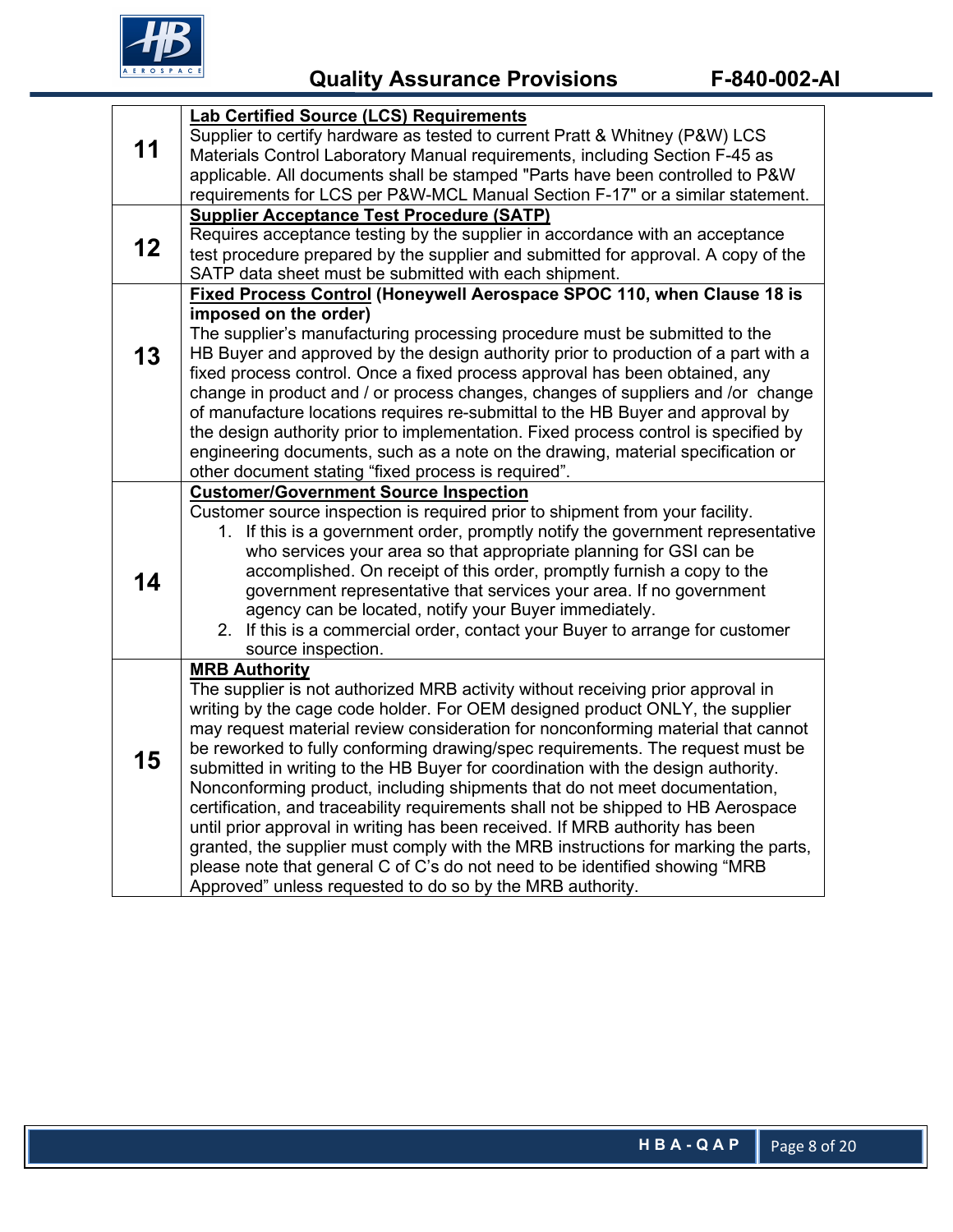

|    | <b>Aircraft Parts Documentation Requirements</b>                                                                                                                                                                                                                                                                                                                                                                                                                                                                                                                                                                                                                                                                                                                                                                                                                                                                                                                      |  |  |  |  |  |
|----|-----------------------------------------------------------------------------------------------------------------------------------------------------------------------------------------------------------------------------------------------------------------------------------------------------------------------------------------------------------------------------------------------------------------------------------------------------------------------------------------------------------------------------------------------------------------------------------------------------------------------------------------------------------------------------------------------------------------------------------------------------------------------------------------------------------------------------------------------------------------------------------------------------------------------------------------------------------------------|--|--|--|--|--|
|    | The item on the face of the purchase order must be an FAA or JAA/EASA                                                                                                                                                                                                                                                                                                                                                                                                                                                                                                                                                                                                                                                                                                                                                                                                                                                                                                 |  |  |  |  |  |
|    | approved item. The following conditions apply:                                                                                                                                                                                                                                                                                                                                                                                                                                                                                                                                                                                                                                                                                                                                                                                                                                                                                                                        |  |  |  |  |  |
| 16 | If the supplier holds PMA on the item, the item must have appropriate<br>markings per the applicable FAA requirements and the statement "FAA-<br>PMA" must appear on the Certificate of Conformance (C of C) or test<br>reports. The C of C must also include a direct shipment authorization<br>statement if the supplier holds direct shipment authorization from the<br>Production Approval Holder (PAH).<br>If the supplier holds TSOA on the item, the item must have appropriate<br>markings per the applicable FAA requirements and the statement<br>"FAA-TSOA" and the TSO number must appear on the certificate of<br>conformance or test reports. The C of C must also include a direct<br>shipment authorization statement if the supplier holds direct shipment<br>authorization from the Production Approval Holder (PAH).<br>In addition to all documents requested in clauses 1,4,5,6 and 7, the<br>supplier may provide an 8130-3 or EASA "Form One". |  |  |  |  |  |
|    | If the supplier is the PAH, a production certificate statement of conformity with the<br>production certificate number is acceptable in lieu of the documents requested in<br>clauses 1,4,5,6 and 7 and fulfill the requirements of clause N. The product must<br>still be marked in accordance with FAA/JAA/EASA requirements.                                                                                                                                                                                                                                                                                                                                                                                                                                                                                                                                                                                                                                       |  |  |  |  |  |
|    | If the supplier is not the PAH and does not hold PMA or TSOA for the item being<br>ordered, and the supplier cannot produce an 8130-3 tag, the supplier must take<br>exception to this clause and request authorization to remove this clause from the<br>purchase order. Failure to do so will result in the product being rejected.                                                                                                                                                                                                                                                                                                                                                                                                                                                                                                                                                                                                                                 |  |  |  |  |  |
|    | If the item is not currently FAA or JAA/EASA approved, clause N should be<br>removed from the face of the purchase order prior to acceptance by the supplier.                                                                                                                                                                                                                                                                                                                                                                                                                                                                                                                                                                                                                                                                                                                                                                                                         |  |  |  |  |  |
| 17 | <b>Airworthiness Approval Tag Requirement</b><br>FAA Form 8130-3, JAA Form One or EASA Form One required with each<br>shipment.                                                                                                                                                                                                                                                                                                                                                                                                                                                                                                                                                                                                                                                                                                                                                                                                                                       |  |  |  |  |  |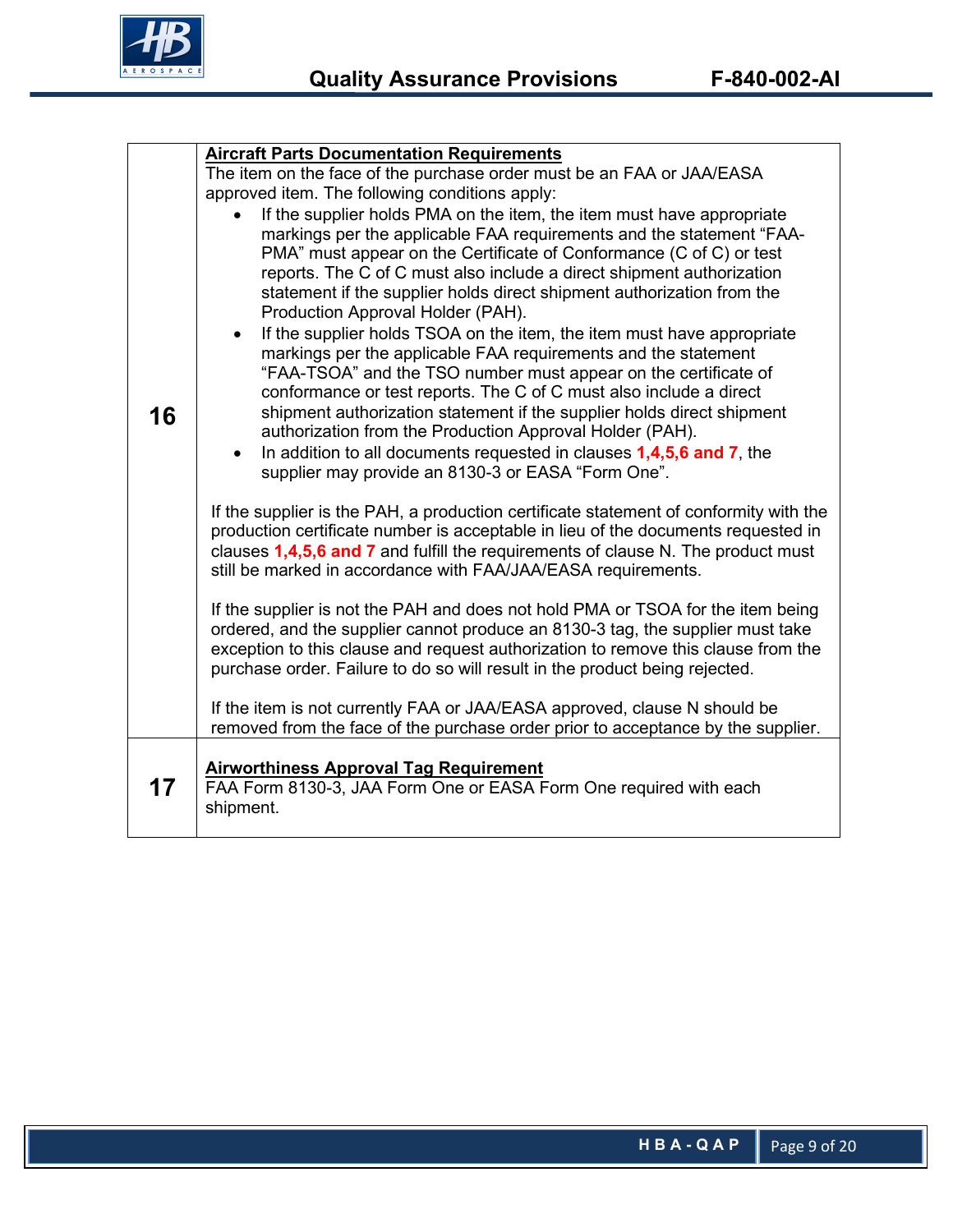

**18**

### **HB Bar Coded Supplier Shipping Label**

A bar coded shipping label is required on the outside of each container in each shipment. Labels for exterior containers shall conform to requirements set forth. A representative sample of the HB supplier bar code label is shown in figure 7-4. Labeling of boxes shall conform to Figure 7-5.

- Minimum label size shall be 4.0 inches (100 mm) high by 6.0 inches (152 mm) wide.
- Maximum label size shall be 5.0 inches (127 mm) high by 6.5 inches (165 mm) wide.

| Data Identifiers       |                       |  |
|------------------------|-----------------------|--|
| <b>Bar Code Prefix</b> | Item                  |  |
| к                      | PO Number             |  |
| 4К                     | Item Number           |  |
| P                      | Part Number           |  |
| Q                      | Quantity              |  |
| 3S                     | <b>Invoice Number</b> |  |
| 7                      | Optional              |  |

| From: Supplier Name                                                                                                    | To: HB Aerospace                                      |
|------------------------------------------------------------------------------------------------------------------------|-------------------------------------------------------|
| 1234 E. Drive Rd.                                                                                                      | 7665 E. Velocity Way                                  |
| City, State, Zip                                                                                                       | Suite 115                                             |
|                                                                                                                        | Mesa, AZ 85212                                        |
| P.O. Number (K): G00002164                                                                                             |                                                       |
| <u> HIII DI HIII DI HIII DI HIII DI HIII DI HIII DI HIII DI HIII DI HIII DI HIII DI HIII DI HIII DI HIII DI HIII</u>   |                                                       |
|                                                                                                                        |                                                       |
| Item Number $(4K)$ : 0052                                                                                              |                                                       |
|                                                                                                                        |                                                       |
| <b>The Common Section</b>                                                                                              |                                                       |
| Part Number(P): 2-063-320-31                                                                                           |                                                       |
|                                                                                                                        |                                                       |
| <u> Handel Handels Handels Handels Handels Handels Handels Handels Handels Handels Handels Handels Handels Handels</u> |                                                       |
| Quantity(Q): $1234567$                                                                                                 | Shipment Number (3S): 12345678                        |
|                                                                                                                        |                                                       |
| <u> Hillian Maria Maria Maria Ma</u>                                                                                   | <u> III de la provincia del mando del monte del m</u> |
|                                                                                                                        |                                                       |
| Optional(Z): H12345678901                                                                                              |                                                       |
|                                                                                                                        | оf<br>Box                                             |
|                                                                                                                        |                                                       |

### **Figure 7-4: Sample of Exterior Container Label**

The optional block is for supplier additional information only and will not be recognized by HB Aerospace.

(Sample label not to scale, shipping destination/address is indicated on the HB Purchase Order)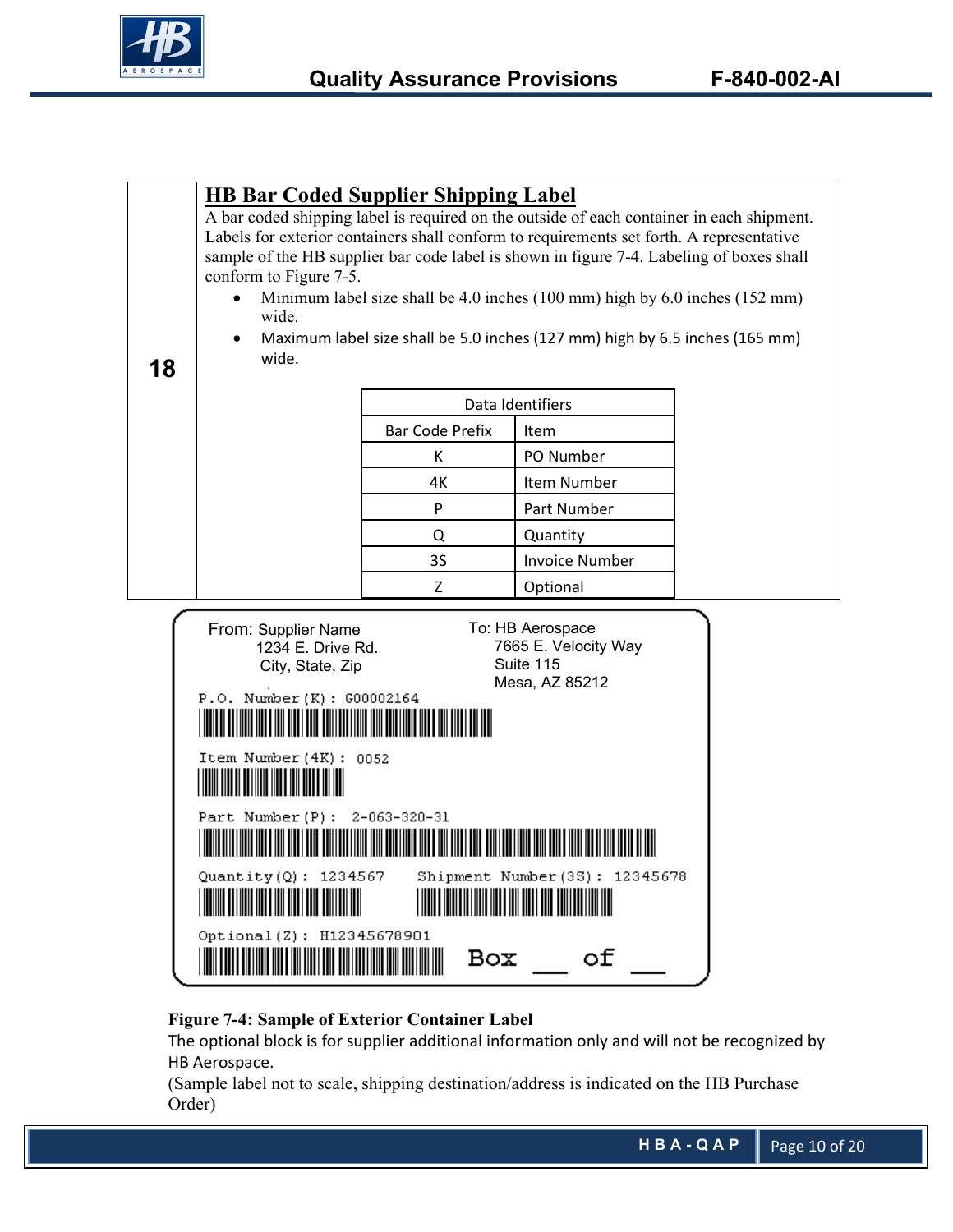

|             | <b>Detailed Field Requirements:</b>                                                   |                  |                                                                                                                                                 |  |
|-------------|---------------------------------------------------------------------------------------|------------------|-------------------------------------------------------------------------------------------------------------------------------------------------|--|
|             | Data Area is space containing field title, human-readable data, and bar coded         |                  |                                                                                                                                                 |  |
|             | data.                                                                                 |                  |                                                                                                                                                 |  |
|             | Data Area dimensions are shown in inches; these are minimum values.                   |                  |                                                                                                                                                 |  |
|             |                                                                                       |                  | Valid data identifiers are shown in parenthesis prefixing bar code item. The data                                                               |  |
|             |                                                                                       |                  | identifier must be imbedded in the bar code as a data identifier - not as the data                                                              |  |
|             |                                                                                       |                  | itself. Character lengths shown do not include data identifiers.                                                                                |  |
|             |                                                                                       |                  |                                                                                                                                                 |  |
|             |                                                                                       |                  | Data identifiers in parenthesis are defined in figure 7.4 and 7.5.                                                                              |  |
|             |                                                                                       | <b>Addresses</b> | Data Area (.80, 6.00) for both "To:" and "From:" addresses                                                                                      |  |
|             | (K)                                                                                   | P.O. Number      | 15 alphanumeric characters, left-justified null filled (.60, 6.00)                                                                              |  |
| 18<br>Cont. | (4K)                                                                                  | P.O. Line Item   | 5 alphanumeric characters, right-justified with leading zeroes (.60,<br>6.00). For example, print "0023R" and not "23R", and bar code           |  |
|             |                                                                                       |                  | "4K0023R", not "4K23R". NOTE: Item number is normally only four                                                                                 |  |
|             |                                                                                       |                  | characters in length except when used with a rework "W" P.O. in                                                                                 |  |
|             |                                                                                       |                  | which case item number is followed by an 'R' making the item number                                                                             |  |
|             | (P)                                                                                   | Part Number      | five characters.<br>25 alphanumeric characters, left-justified null filled (.60, 6.00)                                                          |  |
|             | Q)                                                                                    | Quantity         | 7 numeric characters, left-justified null filled (.60, 2.70)                                                                                    |  |
|             | (3S)                                                                                  | Invoice Number   | 8 alphanumeric characters, left-justified null filled (.60, 3.30)                                                                               |  |
|             | $(\mathsf{Z})$                                                                        | Optional         | 12 alphanumeric characters, left-justified null filled (.80, 2.70)                                                                              |  |
|             |                                                                                       | <b>Boxes</b>     | No bar code; readable text should be .20 to .25 inches high and may be                                                                          |  |
|             |                                                                                       |                  | hand-written (.80, 3.30). If multiple boxes are used for the same part,                                                                         |  |
|             |                                                                                       |                  | P.O., and Item Number, then an Exterior Container label shall be                                                                                |  |
|             |                                                                                       |                  | attached to each box and marked as, for example, "Box 1 of 6", "Box 2                                                                           |  |
|             |                                                                                       |                  | of 6", and so on. The Quantity field for each of these boxes must<br>indicate the total quantity, not the quantity in each box. Refer to Figure |  |
|             |                                                                                       |                  | $7-4.$                                                                                                                                          |  |
|             |                                                                                       |                  |                                                                                                                                                 |  |
|             |                                                                                       |                  | Note: The Term "null filled" used above refers to null, meaning "nothing".                                                                      |  |
|             |                                                                                       |                  | If the field is null field, it is filled with nothing.                                                                                          |  |
|             |                                                                                       |                  |                                                                                                                                                 |  |
|             |                                                                                       |                  | Example: If the field description of PO Number is 15 alphanumeric characters, left                                                              |  |
|             |                                                                                       |                  | justified null filled. This means that the field is 15 characters long, the PO number                                                           |  |
|             | begins at the left side of the field and if the PO number is only 8 characters of the |                  |                                                                                                                                                 |  |
|             |                                                                                       |                  | 15 characters (7 characters) is filled with nothing.                                                                                            |  |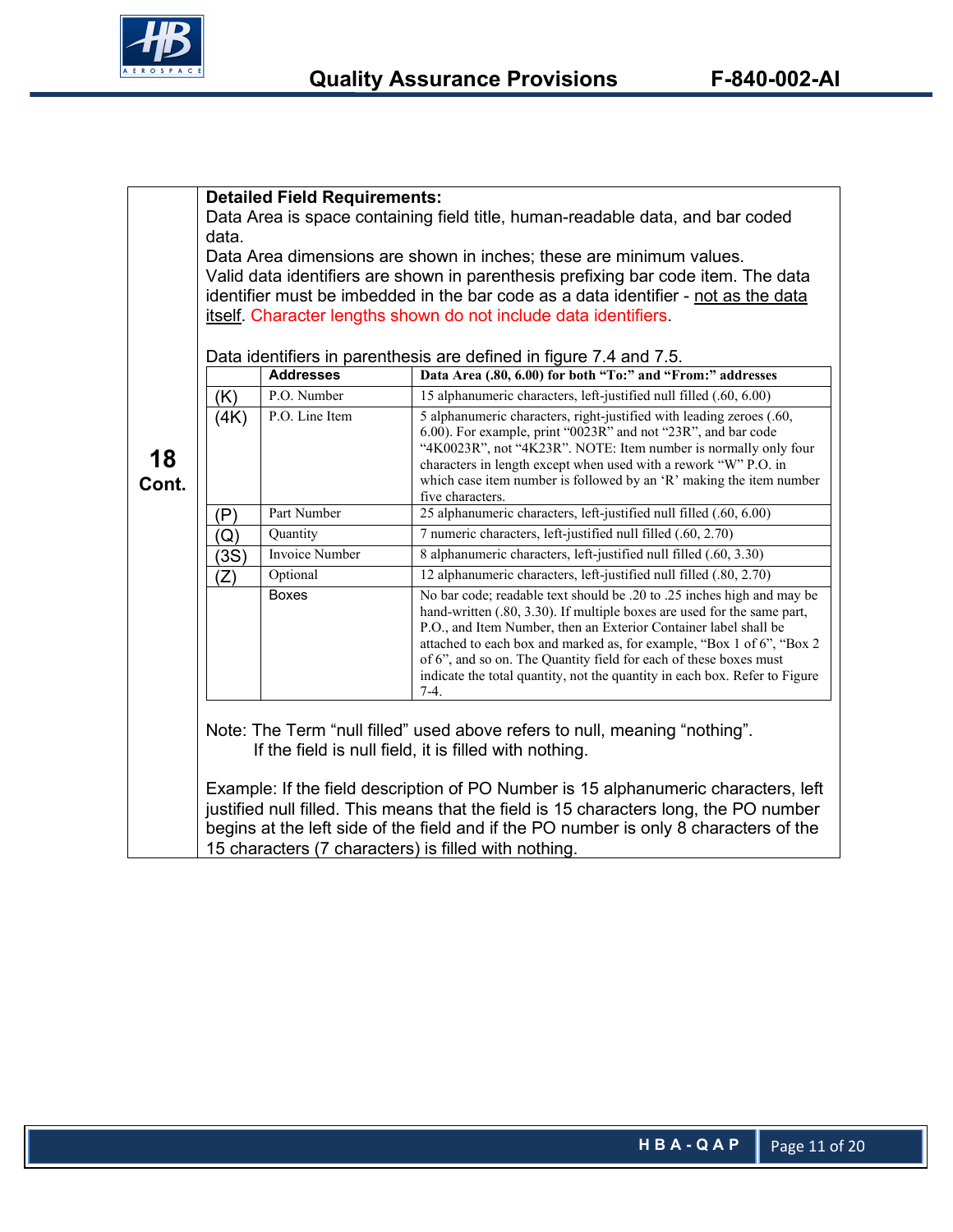

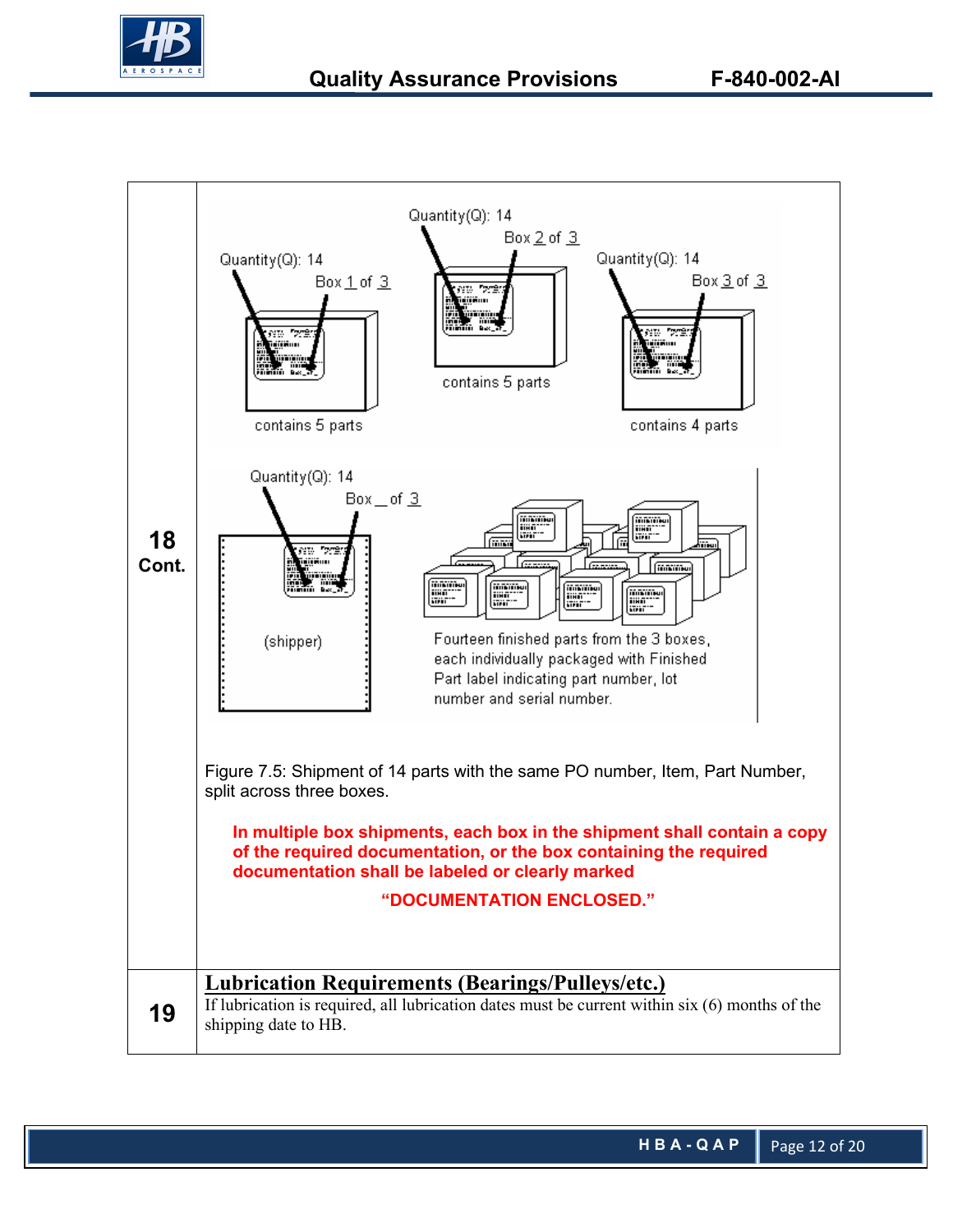

|    | <b>Honeywell Aerospace Quality Requirements</b><br>The latest version of the Honeywell Aerospace Supplemental Purchase Order Conditions<br>(SPOC) Manual, SPOCS 001, 002 or 003 are invoked on this order as per Note 1 below -<br>minus SPOC 149. (Honeywell's SPOC 149 is not a requirement on these orders).                                                                                                                                                                                                                                                                                                                                                                                                                                             |                                   |  |  |  |
|----|-------------------------------------------------------------------------------------------------------------------------------------------------------------------------------------------------------------------------------------------------------------------------------------------------------------------------------------------------------------------------------------------------------------------------------------------------------------------------------------------------------------------------------------------------------------------------------------------------------------------------------------------------------------------------------------------------------------------------------------------------------------|-----------------------------------|--|--|--|
|    | The Honeywell Aerospace SPOC manual can be obtained on the Internet at:<br>www.supplier.honeywell.com                                                                                                                                                                                                                                                                                                                                                                                                                                                                                                                                                                                                                                                       |                                   |  |  |  |
|    | For purposes of interpreting SPOC Manual requirements by Honeywell Aerospace site, the<br>blueprint Cage Code will identify the Cage Code holder and Honeywell site:                                                                                                                                                                                                                                                                                                                                                                                                                                                                                                                                                                                        |                                   |  |  |  |
|    |                                                                                                                                                                                                                                                                                                                                                                                                                                                                                                                                                                                                                                                                                                                                                             | Cage Code                         |  |  |  |
|    | Honeywell Aerospace Site                                                                                                                                                                                                                                                                                                                                                                                                                                                                                                                                                                                                                                                                                                                                    |                                   |  |  |  |
|    | Phoenix, AZ                                                                                                                                                                                                                                                                                                                                                                                                                                                                                                                                                                                                                                                                                                                                                 | 99192, 91547, 9AA11               |  |  |  |
|    | Tempe, AZ                                                                                                                                                                                                                                                                                                                                                                                                                                                                                                                                                                                                                                                                                                                                                   | 59364, 00672, 72914, 89513, 077L2 |  |  |  |
|    | Rocky Mount, NC                                                                                                                                                                                                                                                                                                                                                                                                                                                                                                                                                                                                                                                                                                                                             | 06848, 34270, 55284               |  |  |  |
|    | Torrance, CA                                                                                                                                                                                                                                                                                                                                                                                                                                                                                                                                                                                                                                                                                                                                                | 70210, 77068, 5T400               |  |  |  |
|    | 64547, 83298<br>Tucson, AZ                                                                                                                                                                                                                                                                                                                                                                                                                                                                                                                                                                                                                                                                                                                                  |                                   |  |  |  |
| 20 | <b>Important Notes:</b><br>1. Adherence to the appropriate Group SPOC codes for the following are based on<br>your manufacturing authority and are invoked on this order:<br>SPOC 001 is manufacturer with design authority<br>a.<br>b. SPOC 002 is manufacturer without design authority<br>c. SPOC 003 is for standard and/or catalog hardware<br>d. SPOC 124 rules for FAIR apply to all manufacturers of Honeywell parts to<br>include Purchase Orders issued by HB Aerospace.<br>2. A FAIR meeting all requirements of SPOC 124 shall be sent with the initial<br>shipment of any part number and then again as necessary in order to meet the<br>SPOC 123 Event Table requirements.                                                                   |                                   |  |  |  |
|    | 3. A completed Detailed Inspection Plan (DIP) meeting the requirements of SPOC<br>128 and pertaining to the lot shipped shall be provided with each shipment.<br>4. Material Certifications (SPOC 001 & 002 requirements):<br>Certifications shall include name of process source, specifications and revision<br>used. The physical and chemical process and heat numbers shall be indicated.<br>Certifications must clearly state conformance to all specifications in their entirety,<br>including embedded specifications with specific acceptance criteria, additional<br>processing requirements and any specific requirements that pertain to hardware<br>approval or acceptance. (Drawn directly from SPOC 140.2, Table III C of C<br>requirements) |                                   |  |  |  |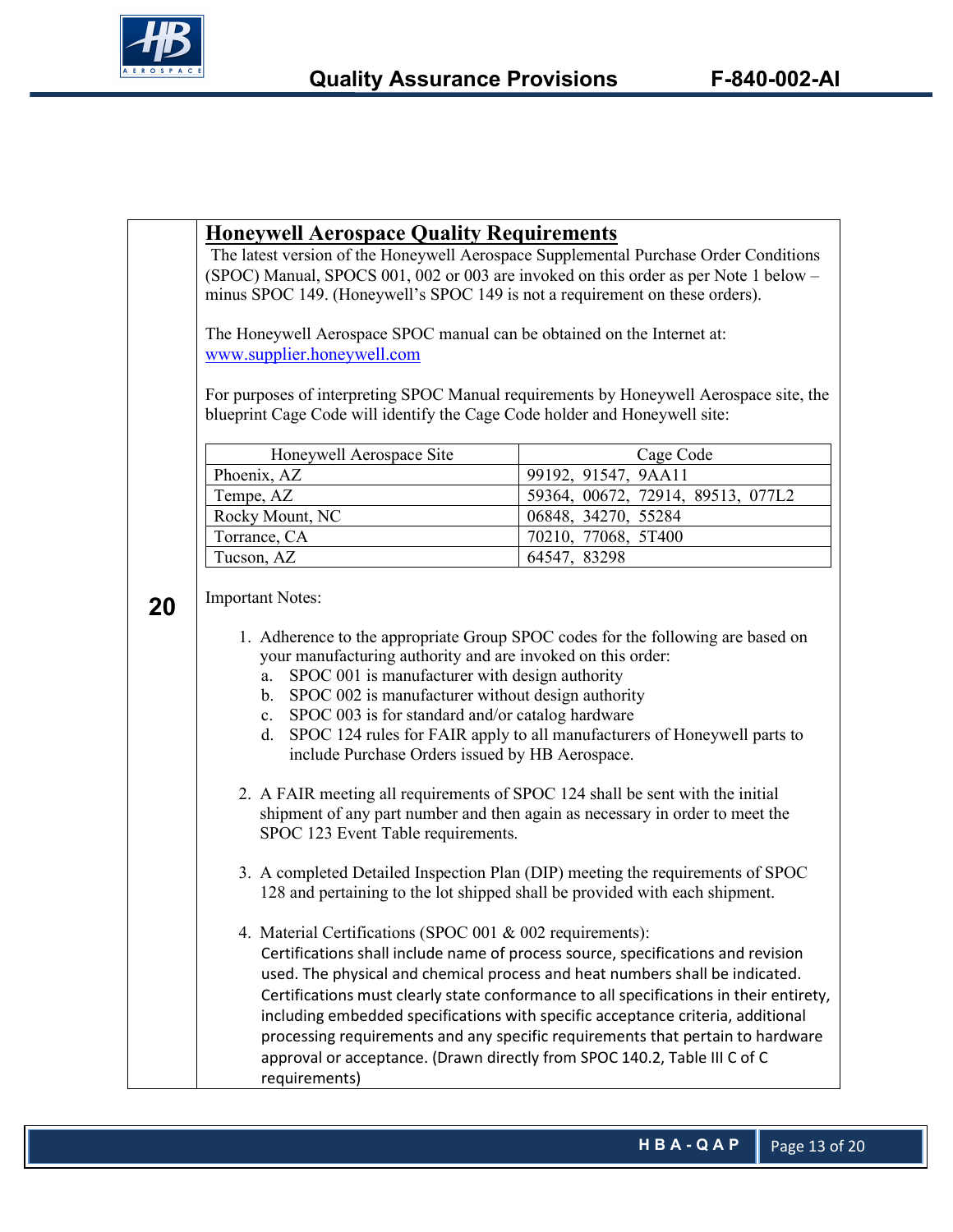

|    | <b>Mercury Free Certifications</b>                                                                   |  |  |
|----|------------------------------------------------------------------------------------------------------|--|--|
|    | Supplier must certify the supplied item(s) is/are Mercury Free. The certification must be in         |  |  |
|    | the form of a certification sheet. The certification sheet must contain the following                |  |  |
|    | information:                                                                                         |  |  |
|    | (a) contract/ PO Number,                                                                             |  |  |
| 21 | (b) National Stock Number (NSN)                                                                      |  |  |
|    | (c) manufacturer's cage code and part number,<br>(d) the date of shipment and quantity shipped and   |  |  |
|    | (e) the following statement:                                                                         |  |  |
|    | "The undersigned hereby certifies that the material and/or parts shipped on the subject              |  |  |
|    | order/contract conform to the requirements of the supplier purchase order/contract.                  |  |  |
|    | Also, the material furnished is free from mercury contamination. Mercury bearing                     |  |  |
|    | instruments and equipment which might have caused mercury contamination was not                      |  |  |
|    | used in manufacture, fabrication, and assembly or testing of any material furnished                  |  |  |
|    | under this order/contract."                                                                          |  |  |
|    | <b>Record Retention</b>                                                                              |  |  |
|    | Quality/Inspection records shall be retained on file by the supplier:                                |  |  |
| 22 | Non-serialized parts and radiographic film, ten (10) years.<br>٠                                     |  |  |
|    | Must have a process in place that designates the disposition of records after retention<br>$\bullet$ |  |  |
|    | requirements are met.                                                                                |  |  |
|    | Serialized parts, thirty (30) years.<br>$\bullet$                                                    |  |  |
|    | Certifications must be available to HB within 48 hours from request.<br>$\bullet$                    |  |  |
|    | <b>Quality Systems</b>                                                                               |  |  |
|    | Manufacturing suppliers' quality systems must be certified by an IAQG accredited                     |  |  |
|    | Certification Body (CB) to AS/EN/JISQ 9100.                                                          |  |  |
|    |                                                                                                      |  |  |
|    | Distributor's quality system shall be certified by an industry accredited body to one or more        |  |  |
|    | of the following standards; AS/EN/JISQ 9100, AS/EN/JISQ 9120, ISO 9001, or IATF16949.                |  |  |
| 23 |                                                                                                      |  |  |
|    | All Suppliers shall ensure that they and members of their supply chain are compliant to the          |  |  |
|    | applicable requirements of AS/EN/JISQ 9100 and ASQR-01.                                              |  |  |
|    | Suppliers must maintain a list of approved sub-tier suppliers.                                       |  |  |
|    |                                                                                                      |  |  |
|    | Supplier management shall notify HB (via the Buyer) of all significant changes to the                |  |  |
|    | supplier quality system. Significant changes include but are not limited to:                         |  |  |
|    | Change in products, processes or services                                                            |  |  |
|    | Change in external providers                                                                         |  |  |
|    | Change in location of facility<br>٠                                                                  |  |  |
|    | Change in ownership<br>$\bullet$                                                                     |  |  |
|    | Change in senior company management                                                                  |  |  |
|    | Change in quality system                                                                             |  |  |
|    | Change in certification status                                                                       |  |  |
|    |                                                                                                      |  |  |
|    | Acceptance Authority Media - Media such as inspection stamps used for product                        |  |  |
|    | acceptance/inspection must be controlled and traceable to the personnel they are issued to.          |  |  |
|    |                                                                                                      |  |  |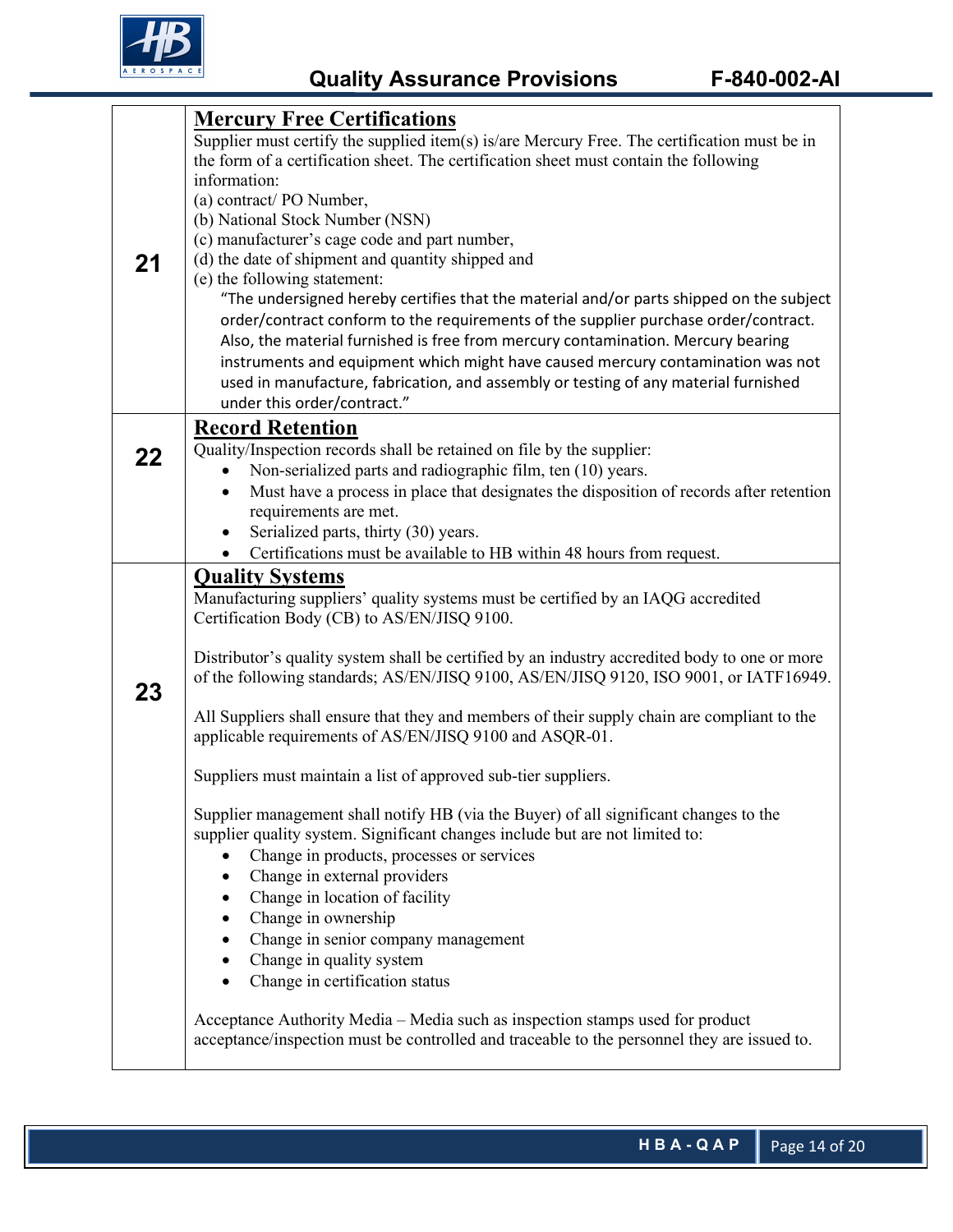

| 24 | <b>Suppliers with Design Authority</b><br>Suppliers with design authority are required to notify HB Aerospace promptly of any<br>changes of fit, form or function or safety of product on this order in compliance with<br>drawing/specification and obtain approval prior to manufacturing and delivery. Supplier<br>shall submit proposed changes to the HB Aerospace buyer.<br>Contact buyer at (480) 988-2600 |  |  |  |
|----|-------------------------------------------------------------------------------------------------------------------------------------------------------------------------------------------------------------------------------------------------------------------------------------------------------------------------------------------------------------------------------------------------------------------|--|--|--|
|    | <b>The Supplier Shall Provide a Packing Slip With Each Shipment</b>                                                                                                                                                                                                                                                                                                                                               |  |  |  |
| 25 | The packing slip shall include the following and shall be completely legible and<br>reproducible:<br>Purchase Order Number<br>Part Number<br>Quantity<br>$\bullet$                                                                                                                                                                                                                                                |  |  |  |
|    | <b>Rohr Inc. / Collins Aerospace</b>                                                                                                                                                                                                                                                                                                                                                                              |  |  |  |
|    |                                                                                                                                                                                                                                                                                                                                                                                                                   |  |  |  |
| 26 | <b>Supplier Flow Down Requirements</b><br>Supplier shall review all engineering documents to ascertain applicable<br>specifications.                                                                                                                                                                                                                                                                              |  |  |  |
|    | Supplier may request referenced specifications via the responsible HB Aerospace<br>٠<br>Purchasing Contact.                                                                                                                                                                                                                                                                                                       |  |  |  |
|    | Per Collins Aerospace ASQR-01 AND ASQR-01-AA and RPS 1.000-2, all                                                                                                                                                                                                                                                                                                                                                 |  |  |  |
|    | Fabrication, Processing and Services shall be accomplished by Suppliers                                                                                                                                                                                                                                                                                                                                           |  |  |  |
|    | appearing on Collins Aerospace Qualified Supplier Document (QSD).<br>Supplier must use Collins Aerospace Suppliers as required by the applicable                                                                                                                                                                                                                                                                  |  |  |  |
|    | documents and specifications and shall flow down to its sub-tier suppliers and ensure                                                                                                                                                                                                                                                                                                                             |  |  |  |
|    | compliance with all such applicable documents and specifications.                                                                                                                                                                                                                                                                                                                                                 |  |  |  |
|    | Collins Aerospace approved suppliers can be found at<br>٠                                                                                                                                                                                                                                                                                                                                                         |  |  |  |
|    | https://utasweb.utc.com/aerostructuresapps/default.aspx.                                                                                                                                                                                                                                                                                                                                                          |  |  |  |
|    | All Collins Aerospace Special Processors must be NADCAP accredited.                                                                                                                                                                                                                                                                                                                                               |  |  |  |
|    | Articles on this Purchase Order are for "Member End Use"<br>٠                                                                                                                                                                                                                                                                                                                                                     |  |  |  |
|    | Supplier must certify (on CofC's) that they have performed a 100% Visual                                                                                                                                                                                                                                                                                                                                          |  |  |  |
|    | Inspection of the parts on this order.                                                                                                                                                                                                                                                                                                                                                                            |  |  |  |
|    | Contact HB Aerospace Purchasing with any questions. 480-988-2600                                                                                                                                                                                                                                                                                                                                                  |  |  |  |
| 27 | <b>Special Process Certification or Evidence of Training</b>                                                                                                                                                                                                                                                                                                                                                      |  |  |  |
|    | Supplier shall provide Certificate of Training or "documented evidence of                                                                                                                                                                                                                                                                                                                                         |  |  |  |
|    | training" for any employee who processes an order requiring Welding, Soldering or                                                                                                                                                                                                                                                                                                                                 |  |  |  |
|    | Brazing of material per Purchase Order requirements of Drawing / Print                                                                                                                                                                                                                                                                                                                                            |  |  |  |
|    | Specifications.                                                                                                                                                                                                                                                                                                                                                                                                   |  |  |  |
| 28 | <b>DCMA Defense Priorities &amp; Allocation System (DPAS)</b>                                                                                                                                                                                                                                                                                                                                                     |  |  |  |
|    | This is a rated order certified for National Defense use. You are required to follow<br>$\bullet$                                                                                                                                                                                                                                                                                                                 |  |  |  |
|    | all provisions of the Defense Priorities and Allocation System Regulation                                                                                                                                                                                                                                                                                                                                         |  |  |  |
|    | (15CFR700). Order rating will be identified on the PO or contact HB Aerospace.                                                                                                                                                                                                                                                                                                                                    |  |  |  |
|    | If you need clarification on DPAS requirements, immediately contact HB<br>٠                                                                                                                                                                                                                                                                                                                                       |  |  |  |
|    | Aerospace. You may also access the DPAS guidebook and training at the following                                                                                                                                                                                                                                                                                                                                   |  |  |  |
|    | website https://www.dcma.mil/DPAS/                                                                                                                                                                                                                                                                                                                                                                                |  |  |  |
|    |                                                                                                                                                                                                                                                                                                                                                                                                                   |  |  |  |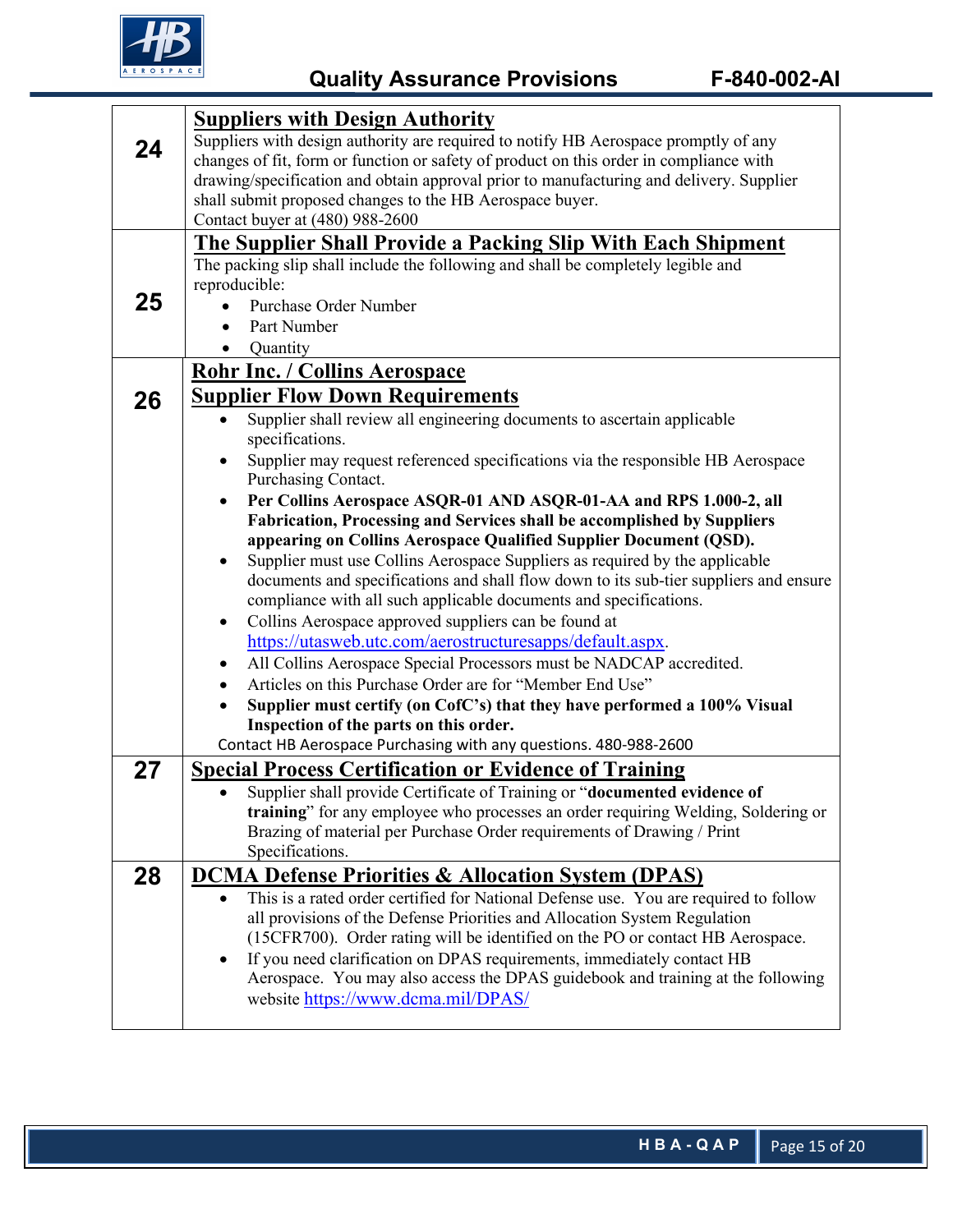

| 29 | Part Marking, Identification & Packaging Requirements                                                                                                                                                                                                                                                                     |  |  |  |
|----|---------------------------------------------------------------------------------------------------------------------------------------------------------------------------------------------------------------------------------------------------------------------------------------------------------------------------|--|--|--|
|    | Mark Part and Packaging as identified on the drawing.                                                                                                                                                                                                                                                                     |  |  |  |
|    | If part marking is not identified on the drawing, parts and assemblies shall include<br>$\bullet$<br>the following.<br>Part number and dash number followed by a space and then the drawing<br>a.<br>Revision Letter.<br>b. Manufacturer CAGE Code.<br>Contact HB Aerospace Purchasing with any questions. (480) 988-2600 |  |  |  |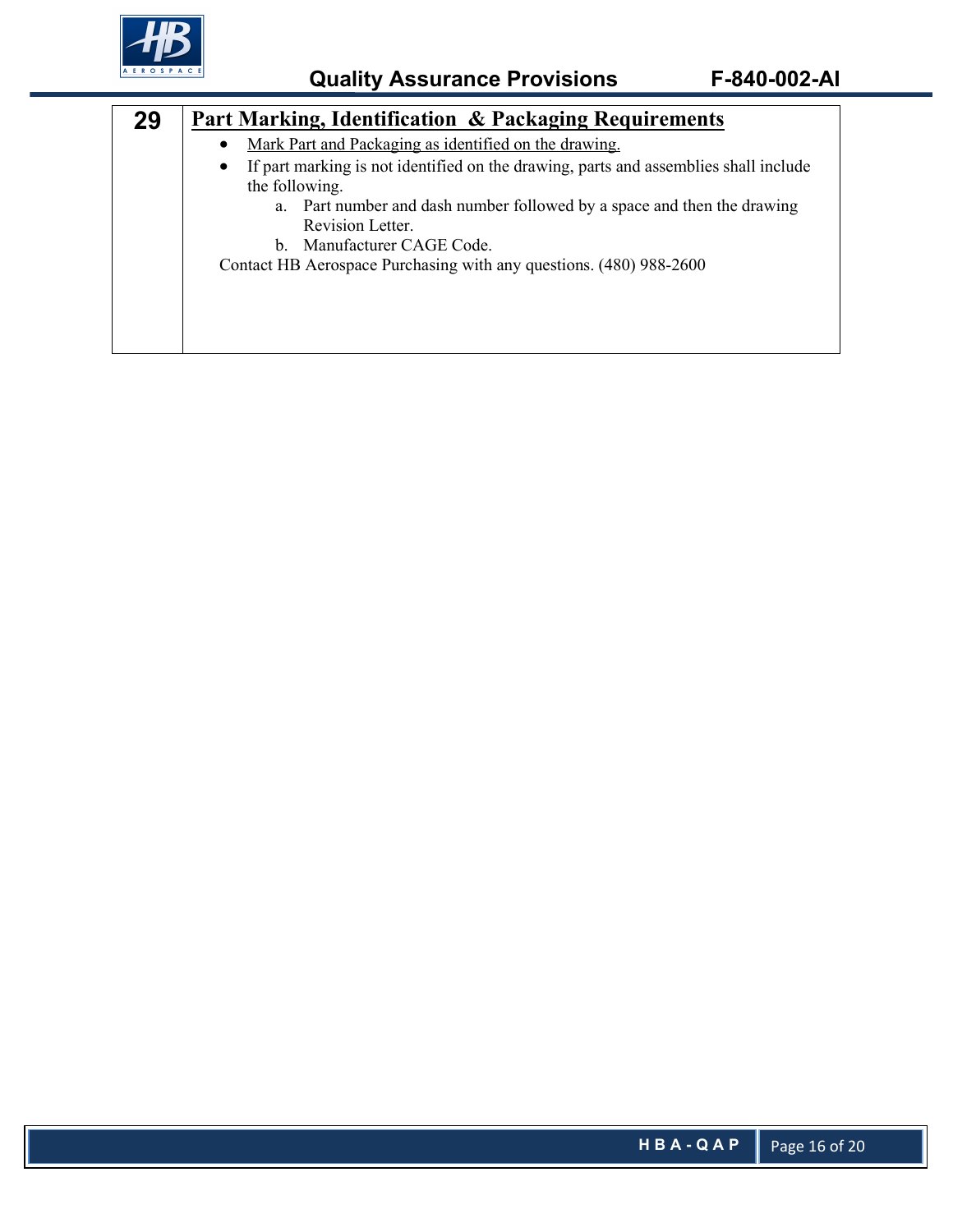

|        | Supplier must certify (on CofC's) that final inspection sampling<br>is performed in accordance with this sampling plan or better:<br>(This Clause is NOT applicable to Collins Aerospace QSD approved                                        |                                                            |               |                 |  |  |
|--------|----------------------------------------------------------------------------------------------------------------------------------------------------------------------------------------------------------------------------------------------|------------------------------------------------------------|---------------|-----------------|--|--|
|        |                                                                                                                                                                                                                                              | suppliers)<br><b>BASED ON UTC ASQR-20.1 - Figure 1:</b>    |               |                 |  |  |
|        |                                                                                                                                                                                                                                              |                                                            |               |                 |  |  |
|        |                                                                                                                                                                                                                                              | Attribute, Accept on Zero (C=0) Sampling Plan - AQL = .65% |               |                 |  |  |
|        |                                                                                                                                                                                                                                              | <b>NORMAL</b>                                              |               |                 |  |  |
|        |                                                                                                                                                                                                                                              | <b>SAMPLE</b>                                              |               | <b>REJECT</b>   |  |  |
|        | <b>LOT SIZE</b>                                                                                                                                                                                                                              | <b>SIZE</b>                                                | <b>ACCEPT</b> | <b>CRITERIA</b> |  |  |
| 3<br>0 | $2 - 8$                                                                                                                                                                                                                                      | <b>ALL</b>                                                 | 0             | $\mathbf 1$     |  |  |
|        | $9 - 15$                                                                                                                                                                                                                                     | <b>ALL</b>                                                 | 0             | 1               |  |  |
|        | 16-25                                                                                                                                                                                                                                        | 20                                                         | 0             | $\mathbf 1$     |  |  |
|        | 26-50                                                                                                                                                                                                                                        | 20                                                         | 0             | 1               |  |  |
|        | 51-90                                                                                                                                                                                                                                        | 20                                                         | 0             | 1               |  |  |
|        | 91-150                                                                                                                                                                                                                                       | 20                                                         | 0             | $\mathbf{1}$    |  |  |
|        | 151-280                                                                                                                                                                                                                                      | 29                                                         | 0             | $\mathbf 1$     |  |  |
|        | 281-500                                                                                                                                                                                                                                      | 47                                                         | 0             | 1               |  |  |
|        | 501-1200                                                                                                                                                                                                                                     | 47                                                         | 0             | 1               |  |  |
|        | <b>1201-3200</b>                                                                                                                                                                                                                             | 53                                                         | 0             | 1               |  |  |
|        | 3201-10000                                                                                                                                                                                                                                   | 68                                                         | 0             | 1               |  |  |
|        | 10001-35000                                                                                                                                                                                                                                  | 77                                                         | 0             | 1               |  |  |
|        | 35001-150000                                                                                                                                                                                                                                 | 96                                                         | 0             | $\mathbf 1$     |  |  |
| 31     | <b>Calibration Laboratory Requirements:</b><br>The calibration vendor shall be accredited to ISO17025. All measuring and test<br>equipment shall be calibrated in accordance with ANSI/NCLSL Z540-1 or ISO<br>10012-1 and traceable to NIST. |                                                            |               |                 |  |  |
|        | Calibration personnel must have annual eye exams administered by a medically<br>qualified/trained professional.                                                                                                                              |                                                            |               |                 |  |  |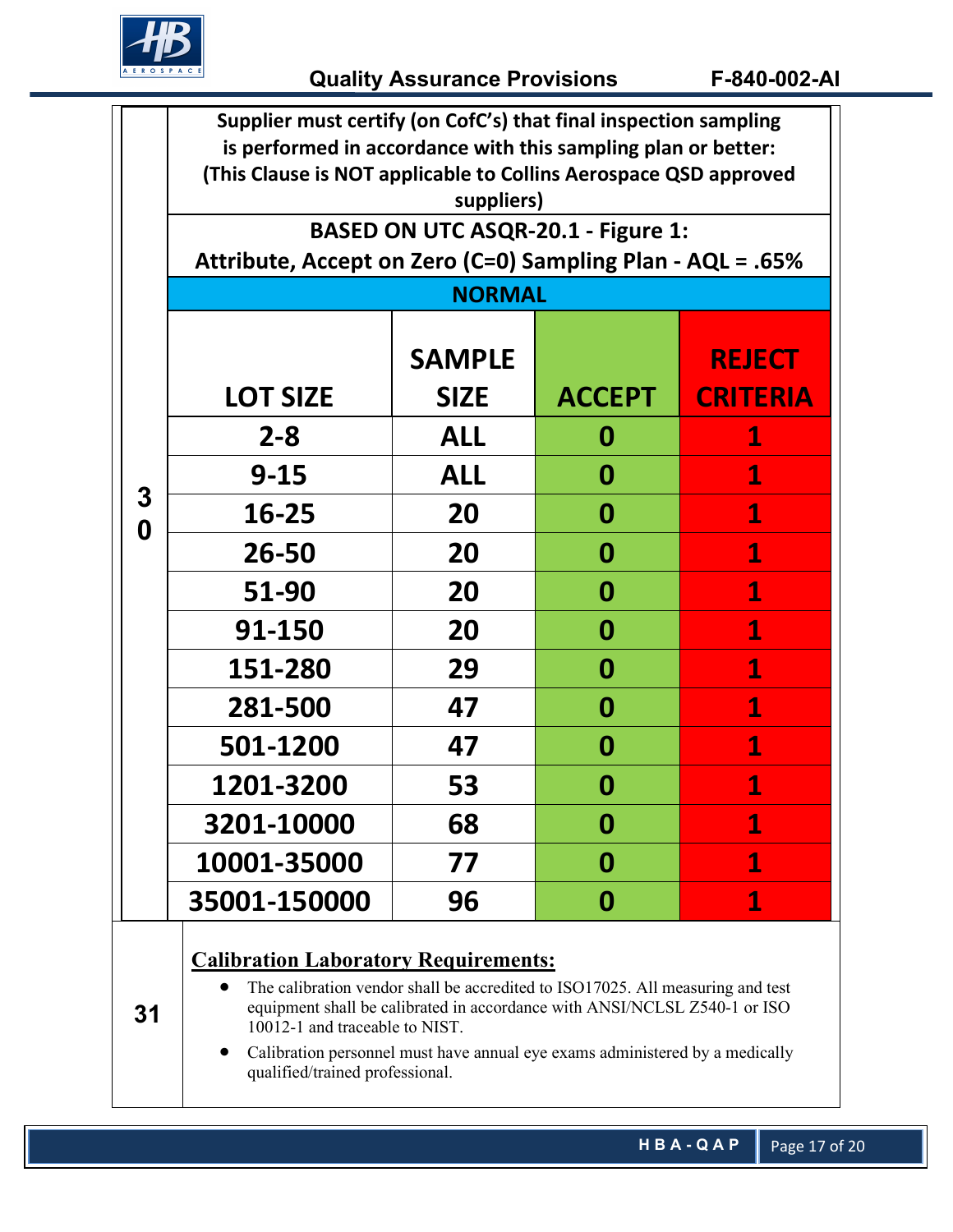

|    | Raytheon Technologies/Collins Aerospace Proprietary Parts                                                                                                                                                                                                                                                                                                                                                                                                                                                                                                                                                                                                                                                                                                                                                                                                 |  |  |
|----|-----------------------------------------------------------------------------------------------------------------------------------------------------------------------------------------------------------------------------------------------------------------------------------------------------------------------------------------------------------------------------------------------------------------------------------------------------------------------------------------------------------------------------------------------------------------------------------------------------------------------------------------------------------------------------------------------------------------------------------------------------------------------------------------------------------------------------------------------------------|--|--|
| 32 | Vendor must certify that it complies with the latest revision of UTC ASQR-01                                                                                                                                                                                                                                                                                                                                                                                                                                                                                                                                                                                                                                                                                                                                                                              |  |  |
|    | Vendor must certify that it complies with the latest revision of Collins Aerospace<br>ASQR-01-AA                                                                                                                                                                                                                                                                                                                                                                                                                                                                                                                                                                                                                                                                                                                                                          |  |  |
|    | Vendor must certify that it complies with the latest revision of CTRM SQR-01                                                                                                                                                                                                                                                                                                                                                                                                                                                                                                                                                                                                                                                                                                                                                                              |  |  |
|    | Vendor must certify that it complies with the latest revision of UPECA SQR-01                                                                                                                                                                                                                                                                                                                                                                                                                                                                                                                                                                                                                                                                                                                                                                             |  |  |
|    | By accepting this purchase order, vendor certifies they comply with the latest<br>revisions of "Raytheon Technologies ASQR-01, Collins Aerospace ASQR-01-AA,<br><b>CTRM SQR-01 &amp; UPECA SQR-01"</b>                                                                                                                                                                                                                                                                                                                                                                                                                                                                                                                                                                                                                                                    |  |  |
|    | <b>Foreign Object Damage Prevention Program &amp; Residual Magnetism</b>                                                                                                                                                                                                                                                                                                                                                                                                                                                                                                                                                                                                                                                                                                                                                                                  |  |  |
| 33 | Supplier shall comply with the requirements of AS/EN/JISQ 9146 for FOD Prevention<br>Programs and include cleanliness of manufacturing processes and residual magnetism as<br>additional program elements.                                                                                                                                                                                                                                                                                                                                                                                                                                                                                                                                                                                                                                                |  |  |
|    | Where a process could potentially induce residual magnetism, control of residual magnetism<br>in product and associated tooling should be maintained within $+/-3$ Gauss. Ferrous material<br>should be inspected after all manufacturing operations have been completed and on all parts<br>in the lot.                                                                                                                                                                                                                                                                                                                                                                                                                                                                                                                                                  |  |  |
|    | <b>Counterfeit Prevention Requirements</b>                                                                                                                                                                                                                                                                                                                                                                                                                                                                                                                                                                                                                                                                                                                                                                                                                |  |  |
| 34 | Supplier must have a process in place to detect and prevent the use of counterfeit<br>parts/materials. The holder of the HB Aerospace Purchase Order must be the Original<br>Equipment (Component) Manufacturer (OEM) of the product or the OEM's Authorized<br>Distributor with traceability to the OEM. Authorized distributors shall provide certification<br>to OEM approved distribution. Or provide evidence of certification, or approval from the<br>appropriate OEM of the product supplied to HB Aerospace. If documentation demonstrating<br>an unbroken chain of custody from these authorized manufacturers or distributors cannot be<br>provided at the time of delivery, then the supplier (holder of the HB Aerospace PO) must<br>comply with F-814-001 Supplier Counterfeit Prevention Program Requirements (available<br>upon request). |  |  |
|    | <b>Material Testing Labs:</b>                                                                                                                                                                                                                                                                                                                                                                                                                                                                                                                                                                                                                                                                                                                                                                                                                             |  |  |
| 35 | The vendor shall be either be NADCAP accredited or accredited to ISO17025. All<br>measuring and test equipment shall be calibrated in accordance with ANSI/NCLSL<br>Z540-1 or ISO 10012-1 and traceable to NIST.                                                                                                                                                                                                                                                                                                                                                                                                                                                                                                                                                                                                                                          |  |  |
|    | Testing personnel must have annual eye exams administered by a medically<br>$\bullet$<br>qualified/trained professional.                                                                                                                                                                                                                                                                                                                                                                                                                                                                                                                                                                                                                                                                                                                                  |  |  |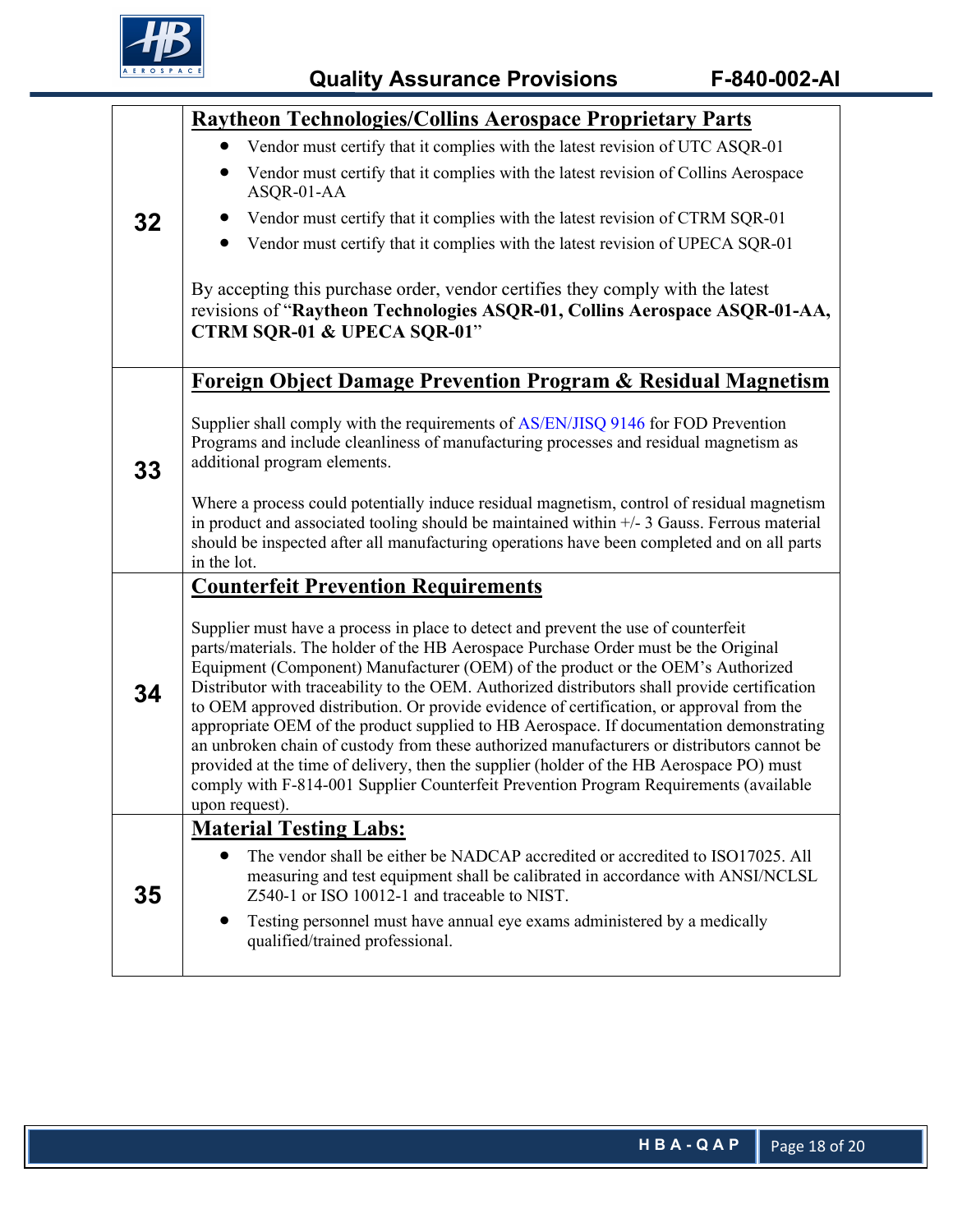

## **Revision History Table**:

| REV. | <b>SECTION</b>            | <b>DESCRIPTION</b>                                                                                                                                                                                             | <b>DATE</b> | <b>AUTHORIZED BY</b> |
|------|---------------------------|----------------------------------------------------------------------------------------------------------------------------------------------------------------------------------------------------------------|-------------|----------------------|
| P    | First Page                | Applicable to all PO's added bullets E, F<br>& G to meet new AS9100:2016<br>requirements                                                                                                                       | 3/8/2017    | J.P. Hammer, Jr.     |
| Q    | 26                        | Added "Articles on this Purchase<br>Oder are for "Member End Use"                                                                                                                                              | 3/23/2017   | J.P. Hammer, Jr.     |
| R    | 30                        | Added Clause 30 for Certifying that the<br>included Sampling Plan was used for final<br>inspection                                                                                                             | 3/24/2017   | J.P. Hammer, Jr.     |
| S    | 26                        | Added requirement for certifying that<br>100% Visual Inspection has been<br>performed.                                                                                                                         | 3/25/2017   | J.P. Hammer, Jr.     |
| T    | 29                        | Part Marking requirements updated.<br>Removed requirement for HB vendor<br>number                                                                                                                              | 5/10/2017   | J.P. Hammer, Jr.     |
| U    | 5                         | <b>Thread Protection and Bearing Surface</b><br>Finish Protection, added third bullet                                                                                                                          | 7/18/2017   | J.P. Hammer, Jr.     |
| V    | 9                         | FAIR requirements for digital photograph<br>of mart marking                                                                                                                                                    | 8/25/2017   | J.P. Hammer, Jr.     |
| W    | 31                        | <b>Added Calibration Laboratory</b><br>Requirements                                                                                                                                                            | 2/7/18      | J.P. Hammer, Jr.     |
| X    | 32                        | Added clause 32 for UTC/Collins<br><b>Aerospace Proprietary Parts</b>                                                                                                                                          | 3/13/18     | J.P. Hammer, Jr.     |
| Y    | 9                         | Removed unnecessary requirement for<br>Picture of part marking                                                                                                                                                 | 2/12/19     | J.P. Hammer, Jr.     |
| Z    | Page 1<br>23<br>32<br>33  | Added AS5553 and AS6174 for<br><b>Counterfeit Prevention</b><br>Added QMS certification and compliance<br>requirements.<br>Removed CTRM SQR-001 requirement<br>Added FOD & Residual Magnetism<br>Requirements. | 3/18/19     | J.P. Hammer, Jr.     |
| AA   | $\overline{2}$            | Corrected DFAR 252.225.7014 to 7009                                                                                                                                                                            | 9/19/19     | J.P. Hammer, Jr.     |
| AB   | 34                        | <b>Added Counterfeit Prevention</b><br>Requirements                                                                                                                                                            | 10/21/19    | J.P. Hammer, Jr.     |
| AC   | <b>ALL</b><br>2<br>5<br>6 | <b>Changed UTAS to Collins Aerospace</b><br>Corrected DFAR 709 to 7009 and<br>removed last 2 bullets as options. Added<br>Website Link Reference.<br>Changed sleeving requirements<br>Added manufacture date   | 11/4/19     | J.P. Hammer, Jr.     |